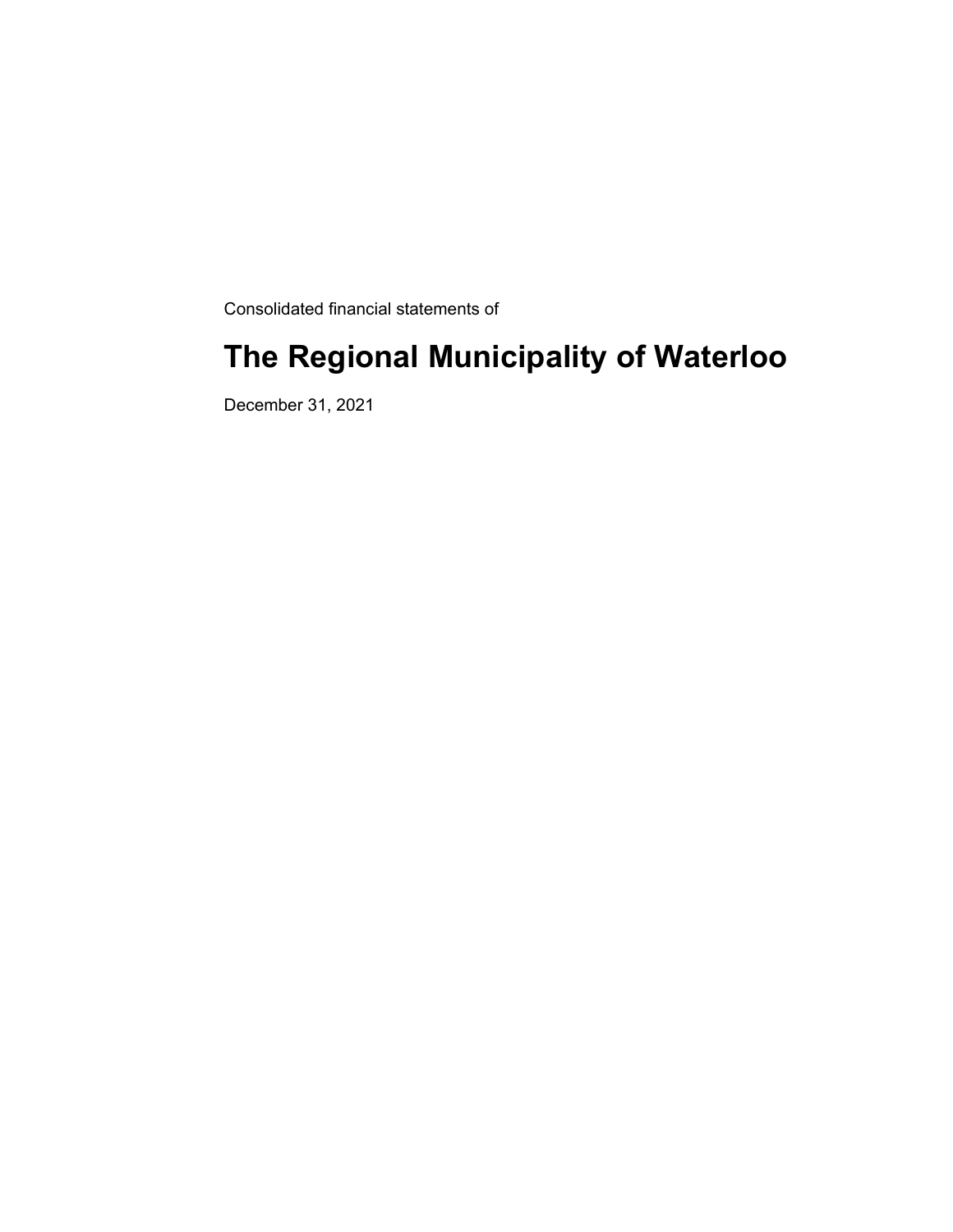December 31, 2021

# Table of contents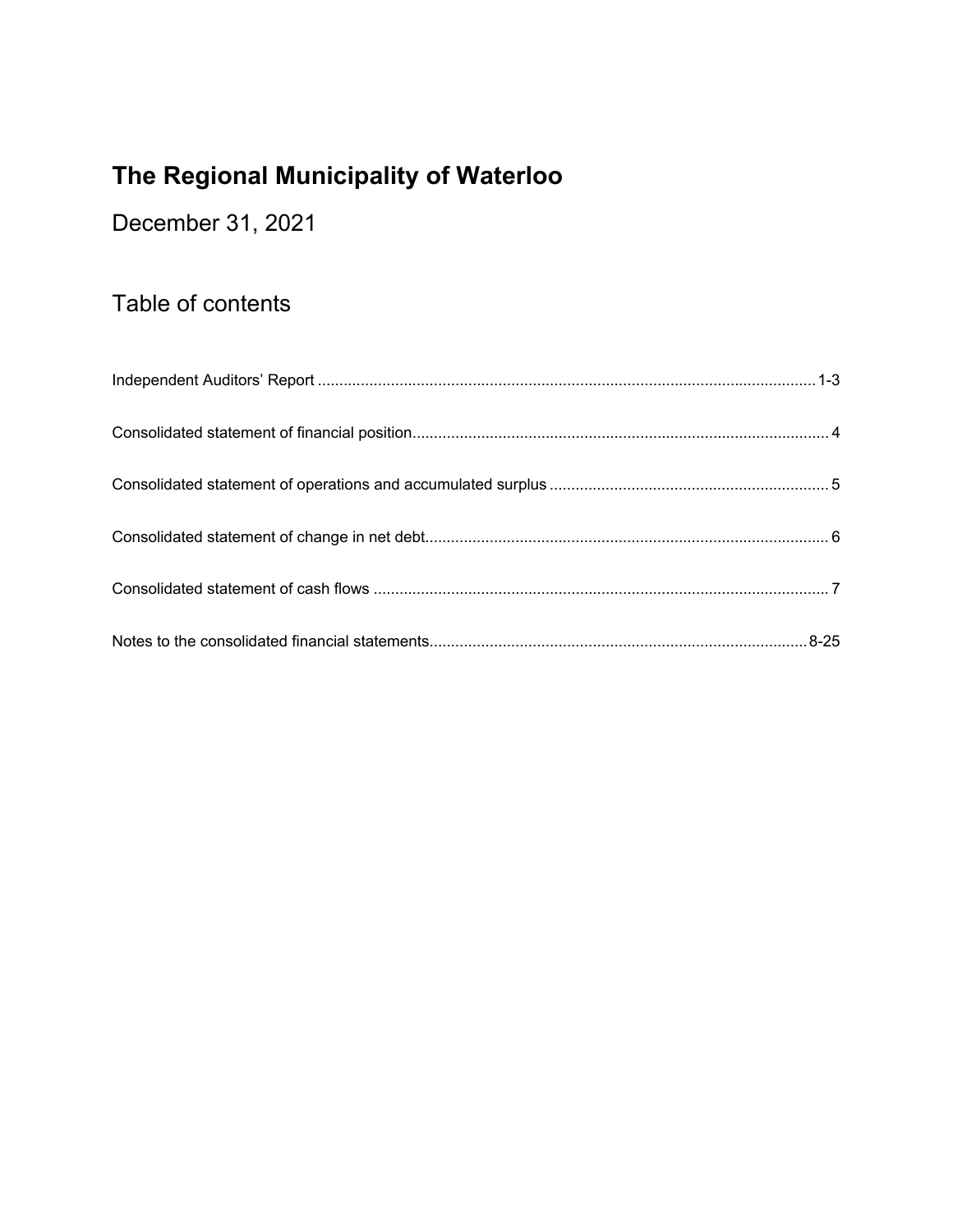

### **INDEPENDENT AUDITORS' REPORT**

To the Members of Council, Inhabitants and Ratepayers of The Regional Municipality of Waterloo

We have audited the consolidated financial statements of The Regional Municipality of Waterloo (the Entity), which comprise:

- the consolidated statement of financial position as at December 31, 2021
- the consolidated statements of operations and accumulated surplus for the year then ended
- the consolidated statement of changes in net debt for the year then ended
- the consolidated statement of cash flows for the year then ended
- and notes to the consolidated financial statements, including a summary of significant accounting policies

(Hereinafter referred to as the "financial statements").

In our opinion, the accompanying financial statements present fairly, in all material respects, the consolidated financial position of the Entity as at December 31, 2021, and its consolidated results of operations, its consolidated changes in net debt and its consolidated cash flows for the year then ended in accordance with Canadian public sector accounting standards.

#### *Basis for Opinion*

We conducted our audit in accordance with Canadian generally accepted auditing standards. Our responsibilities under those standards are further described in the "*Auditors' Responsibilities for the Audit of the Financial Statements*" section of our auditors' report.

We are independent of the Entity in accordance with the ethical requirements that are relevant to our audit of the financial statements in Canada and we have fulfilled our other ethical responsibilities in accordance with these requirements.

We believe that the audit evidence we have obtained is sufficient and appropriate to provide a basis for our opinion.

#### *Responsibilities of Management and Those Charged with Governance for the consolidated Financial Statements*

Management is responsible for the preparation and fair presentation of the financial statements in accordance with Canadian public sector accounting standards and for such internal control as management determines is necessary to enable the preparation of financial statements that are free from material misstatement, whether due to fraud or error.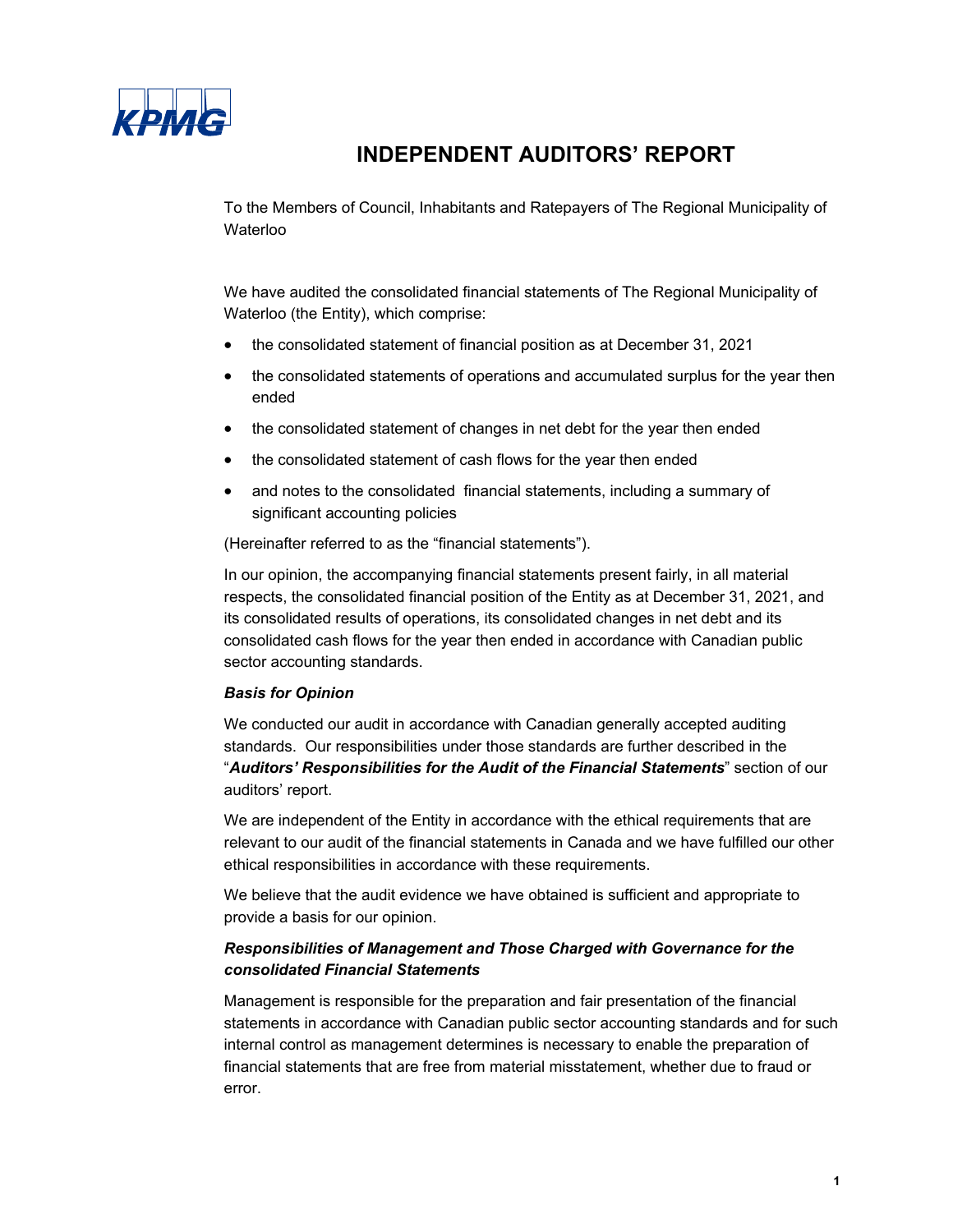

In preparing the consolidated financial statements, management is responsible for assessing the Entity's ability to continue as a going concern, disclosing as applicable, matters related to going concern and using the going concern basis of accounting unless management either intends to liquidate the Entity or to cease operations, or has no realistic alternative but to do so.

Those charged with governance are responsible for overseeing the Entity's financial reporting process.

#### *Auditors' Responsibilities for the Audit of the consolidated Financial Statements*

Our objectives are to obtain reasonable assurance about whether the financial statements as a whole are free from material misstatement, whether due to fraud or error, and to issue an auditors' report that includes our opinion.

Reasonable assurance is a high level of assurance, but is not a guarantee that an audit conducted in accordance with Canadian generally accepted auditing standards will always detect a material misstatement when it exists.

Misstatements can arise from fraud or error and are considered material if, individually or in the aggregate, they could reasonably be expected to influence the economic decisions of users taken on the basis of the financial statements.

As part of an audit in accordance with Canadian generally accepted auditing standards, we exercise professional judgment and maintain professional skepticism throughout the audit.

We also:

 Identify and assess the risks of material misstatement of the financial statements, whether due to fraud or error, design and perform audit procedures responsive to those risks, and obtain audit evidence that is sufficient and appropriate to provide a basis for our opinion.

The risk of not detecting a material misstatement resulting from fraud is higher than for one resulting from error, as fraud may involve collusion, forgery, intentional omissions, misrepresentations, or the override of internal control.

- Obtain an understanding of internal control relevant to the audit in order to design audit procedures that are appropriate in the circumstances, but not for the purpose of expressing an opinion on the effectiveness of the Entity's internal control.
- Evaluate the appropriateness of accounting policies used and the reasonableness of accounting estimates and related disclosures made by management.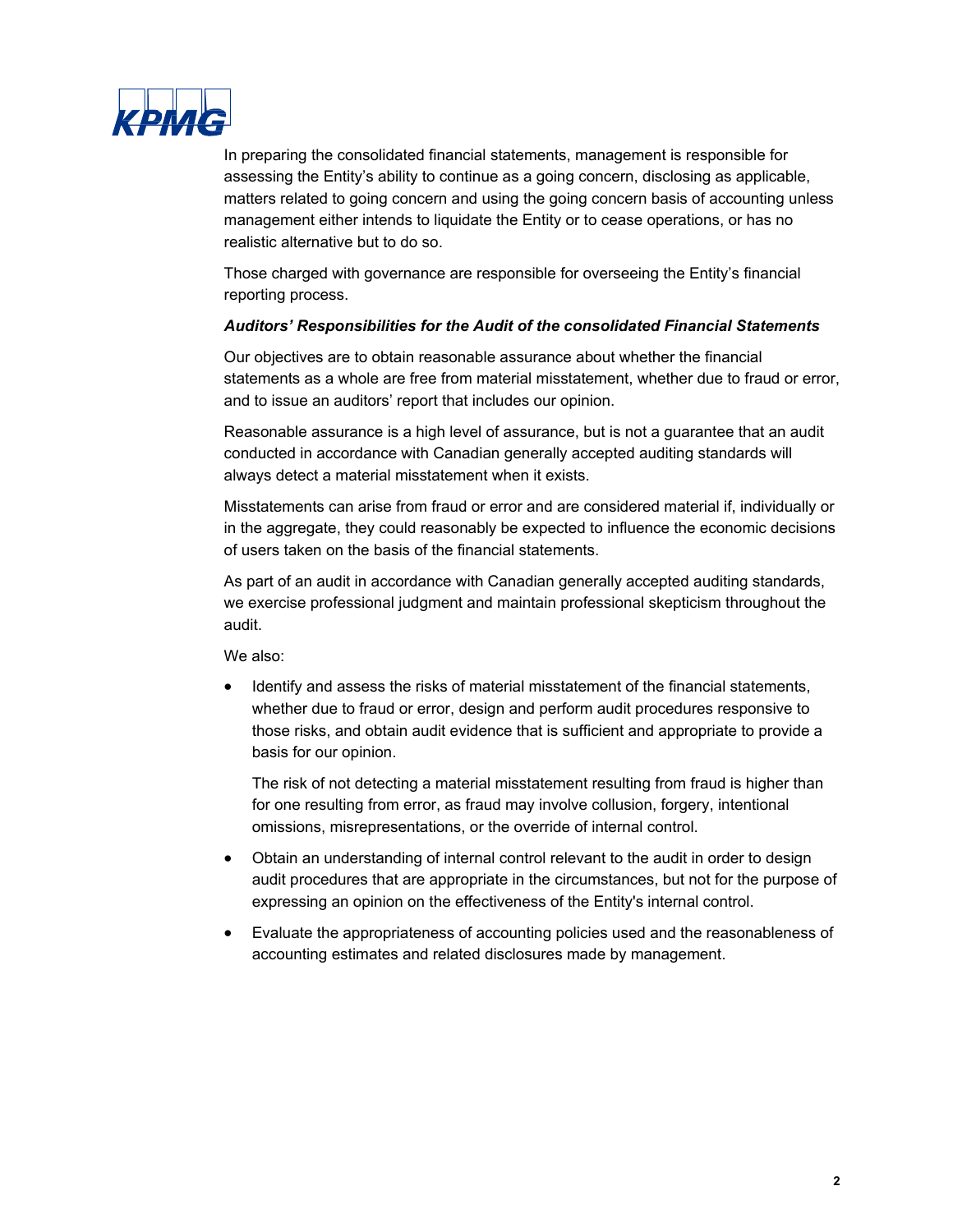

- Conclude on the appropriateness of management's use of the going concern basis of accounting and, based on the audit evidence obtained, whether a material uncertainty exists related to events or conditions that may cast significant doubt on the Entity's ability to continue as a going concern. If we conclude that a material uncertainty exists, we are required to draw attention in our auditors' report to the related disclosures in the consolidated financial statements or, if such disclosures are inadequate, to modify our opinion. Our conclusions are based on the audit evidence obtained up to the date of our auditors' report. However, future events or conditions may cause the Entity to cease to continue as a going concern.
- Evaluate the overall presentation, structure and content of the financial statements, including the disclosures, and whether the consolidated financial statements represent the underlying transactions and events in a manner that achieves fair presentation.
- Communicate with those charged with governance regarding, among other matters, the planned scope and timing of the audit and significant audit findings, including any significant deficiencies in internal control that we identify during our audit.

 $KPMG$  11P

Chartered Professional Accountants, Licensed Public Accountants

Waterloo, Canada April 27, 2022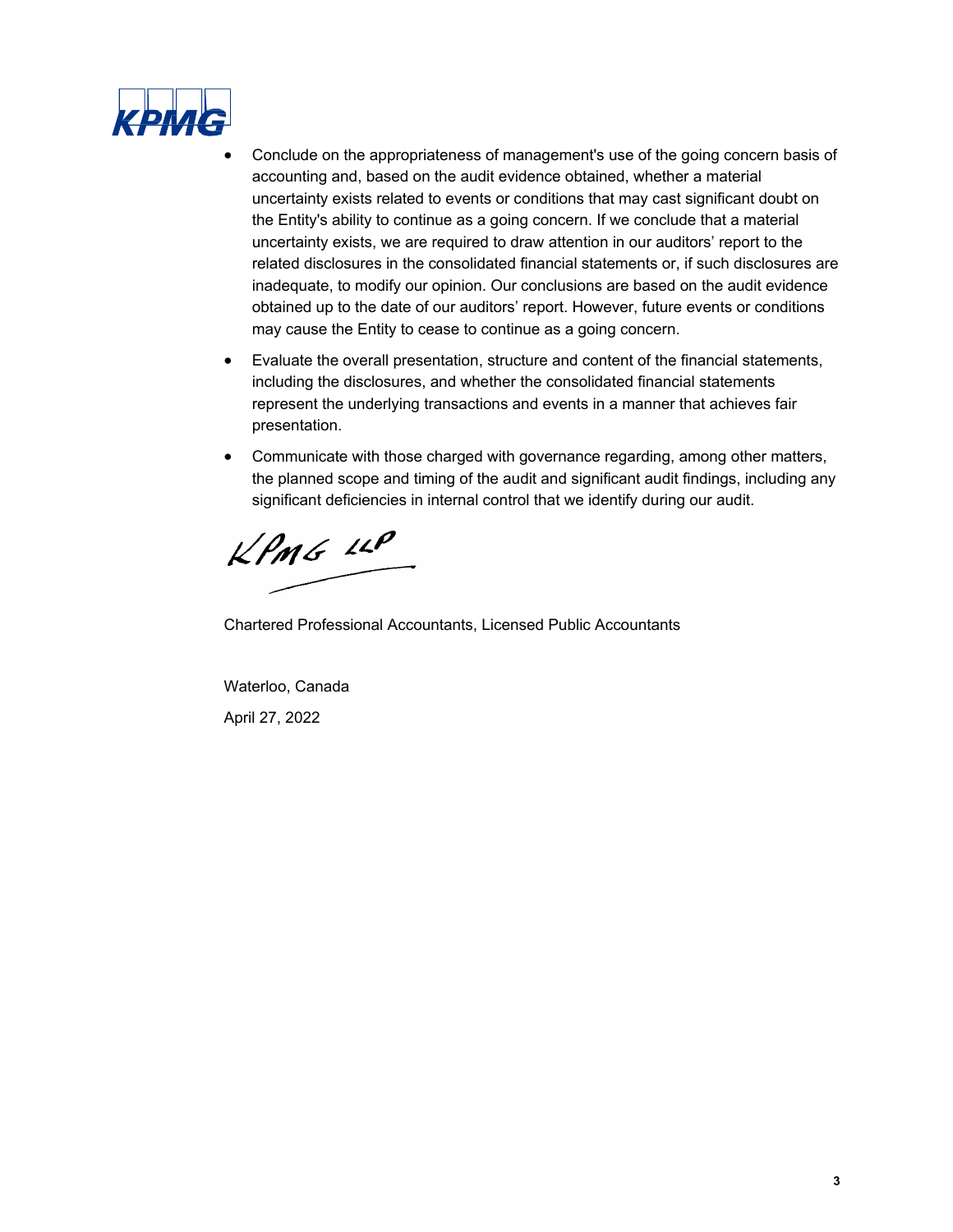Consolidated Statement of Financial Position as at December 31, 2021 (in thousands of dollars)

|                                                     | 2021       | 2020       |
|-----------------------------------------------------|------------|------------|
|                                                     | (\$000s)   | (\$000s)   |
| <b>Financial assets</b>                             |            |            |
| Cash                                                | 341,392    | 308,378    |
| Accounts receivable                                 | 175,887    | 181,710    |
| Other assets                                        | 4,907      | 6,104      |
| Investments (Note 3)                                | 218,638    | 184,776    |
| Development charges receivable (Note 4)             | 27,262     |            |
| Long-term receivables (Note 6)                      | 152,835    | 152,961    |
| <b>Total financial assets</b>                       | 920,921    | 833,929    |
| <b>Liabilities</b>                                  |            |            |
| Accounts payable                                    | 112,866    | 102,246    |
| <b>Other liabilities</b>                            | 86,437     | 76,395     |
| Deferred revenue (Note 4)                           | 155,780    | 125,728    |
| Mortgages payable                                   | 2,925      | 3,033      |
| Long-term liabilities (Note 6)                      | 875,385    | 867,637    |
| Employee future benefits liabilities (Note 10)      | 253,895    | 234,809    |
| Landfill closure & post-closure liability (Note 11) | 75,725     | 76,675     |
| Contaminated sites liability (Note 12)              | 2,303      | 1,482      |
| <b>Total liabilities</b>                            | 1,565,316  | 1,488,005  |
| Net Debt                                            | (644, 395) | (654, 076) |
| <b>Non-financial assets</b>                         |            |            |
| Tangible capital assets (Note 15)                   | 3,736,834  | 3,561,941  |
| Inventory                                           | 9,426      | 9,406      |
| Prepaid expenses                                    | 13,560     | 14,012     |
| <b>Total non-financial assets</b>                   | 3,759,820  | 3,585,359  |
| <b>Accumulated surplus (Note 16)</b>                | 3,115,425  | 2,931,283  |

The accompanying notes are an integral part of these consolidated financial statements.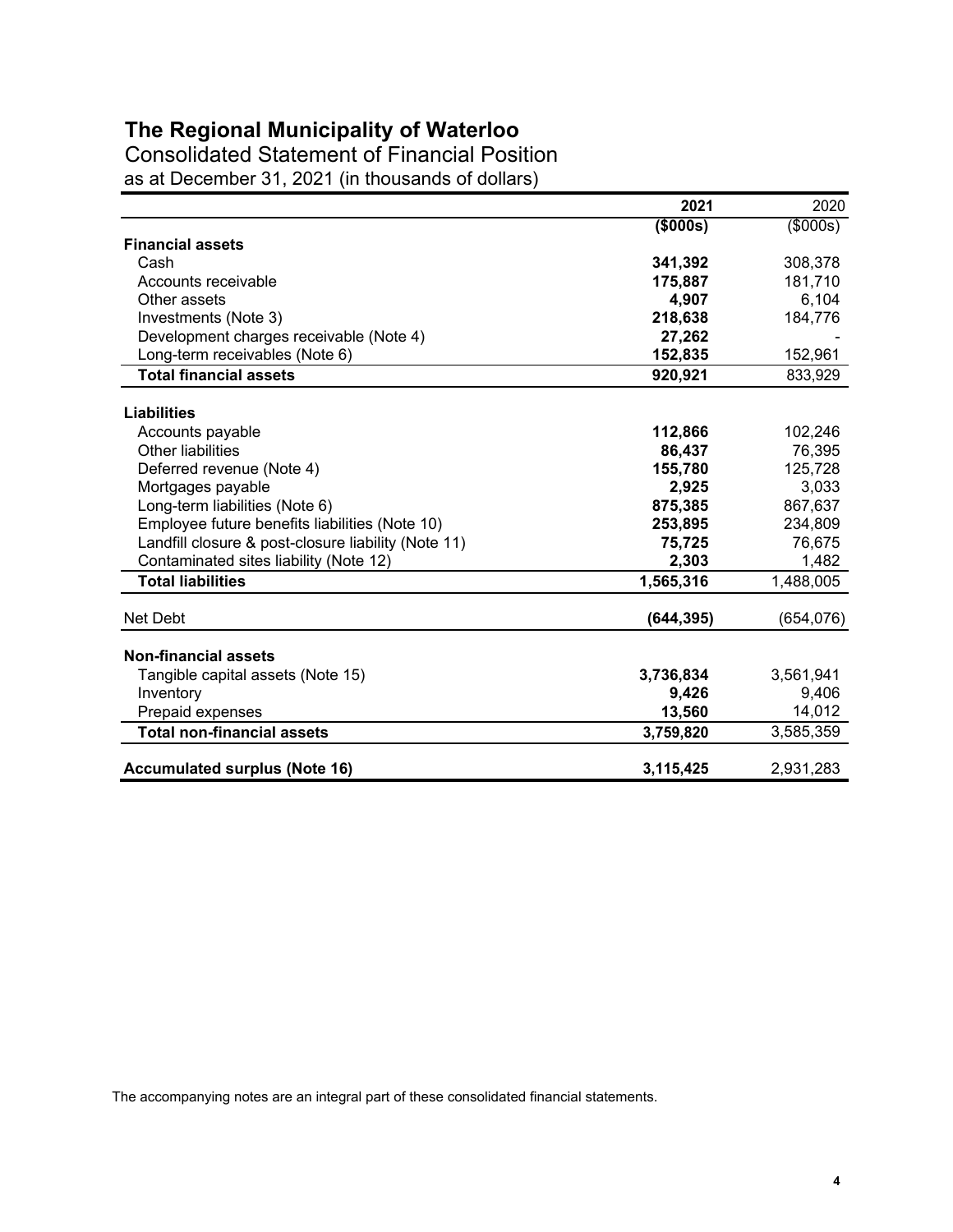Consolidated Statement of Operations and Accumulated Surplus Year ended December 31, 2021 (in thousands of dollars)

|                                            | 2021          | 2021          | 2020           |
|--------------------------------------------|---------------|---------------|----------------|
|                                            | <b>Budget</b> | <b>Actual</b> |                |
|                                            | (Note 18)     | (Note 19)     | Actual         |
|                                            | $($ \$000s)   | (\$000s)      | $($ \$000s $)$ |
| <b>Revenue</b>                             |               |               |                |
| Property taxes                             | 598,759       | 600,164       | 587,614        |
| Government transfers                       |               |               |                |
| Canada                                     | 141,184       | 141,413       | 83,219         |
| Ontario                                    | 313,966       | 336,622       | 309,691        |
| User fees, fines and service charges       | 225,209       | 233,751       | 220,194        |
| Development charges earned                 | 74,422        | 74,422        | 76,331         |
| Investment income                          | 7,009         | 7,453         | 7,561          |
| Other                                      | 6,562         | 1,206         | 1,049          |
| <b>Total revenue</b>                       | 1,367,111     | 1,395,031     | 1,285,659      |
|                                            |               |               |                |
| <b>Expense</b>                             |               |               |                |
| General government                         | 46,294        | 55,937        | 53,429         |
| Police and other protective services       | 231,538       | 223,749       | 216,322        |
| <b>Transportation services</b>             | 82,962        | 82,772        | 92,373         |
| <b>Transit</b>                             | 194,810       | 186,133       | 178,895        |
| <b>Environmental services</b>              | 187,482       | 184,963       | 190,633        |
| <b>Health services</b>                     | 97,677        | 112,272       | 80,876         |
| Social and family services                 | 244,913       | 232,885       | 234,463        |
| Housing                                    | 107,811       | 113,175       | 98,695         |
| Planning and culture                       | 22,579        | 19,003        | 19,114         |
| <b>Total expense</b>                       | 1,216,066     | 1,210,889     | 1,164,800      |
|                                            |               |               |                |
| Annual surplus                             | 151,045       | 184,142       | 120,859        |
| Accumulated surplus, beginning of year     |               | 2,931,283     | 2,810,424      |
| Accumulated surplus, end of year (Note 16) |               | 3,115,425     | 2,931,283      |

The accompanying notes are an integral part of these consolidated financial statements.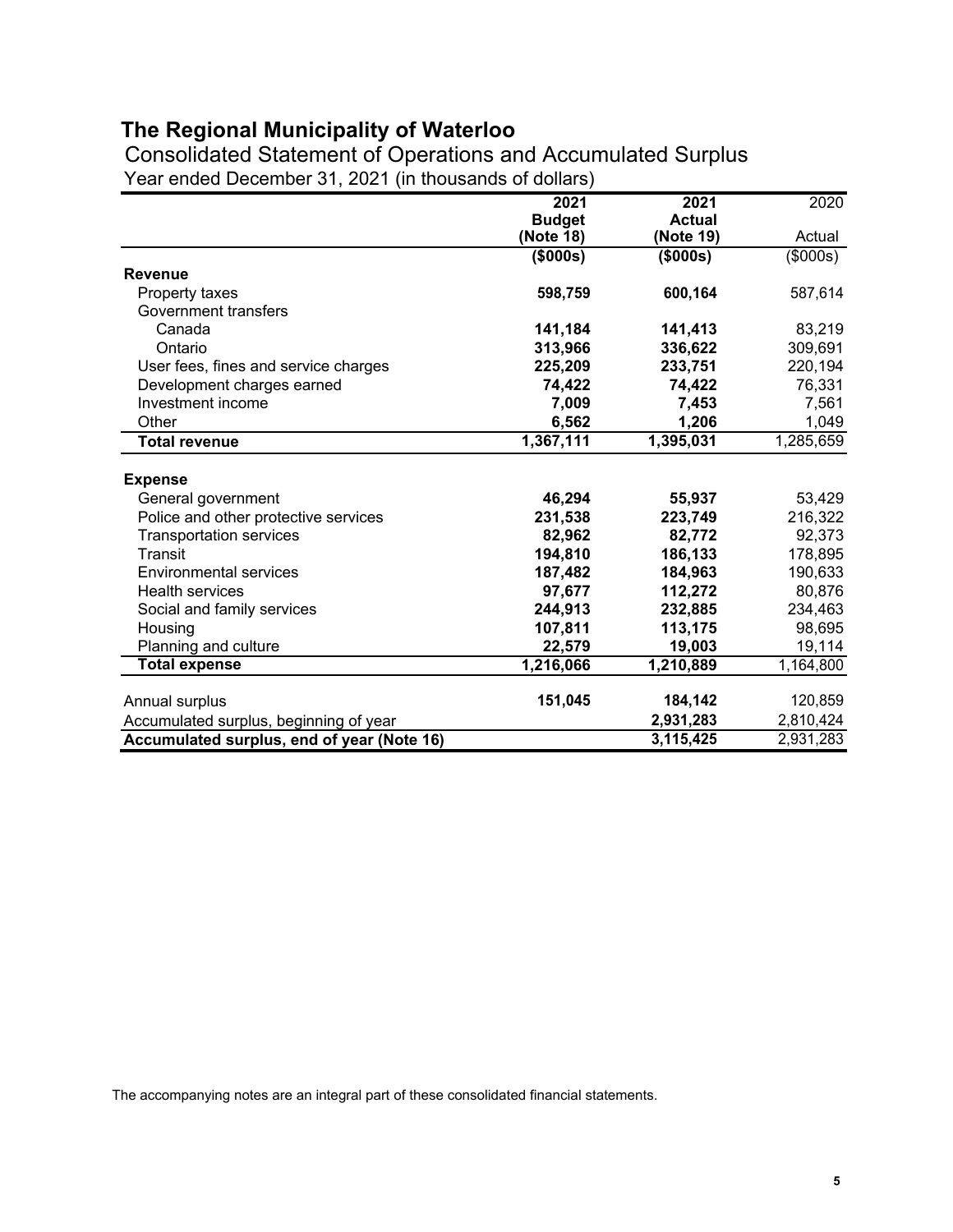Consolidated Statement of Change in Net Debt Year ended December 31, 2021 (in thousands of dollars)

|                                                 | 2021          | 2020       |
|-------------------------------------------------|---------------|------------|
|                                                 | <b>Actual</b> | Actual     |
|                                                 | (\$000s)      | (\$000s)   |
| <b>Annual Surplus (Note 19)</b>                 | 184,142       | 120,859    |
| Acquisition of tangible capital assets          | (318, 037)    | (240, 115) |
| Amortization of tangible capital assets         | 141,456       | 140,677    |
| Loss on disposal of tangible capital assets     | 578           | 12,000     |
| Proceeds on disposal of tangible capital assets | 1,110         | 675        |
| Change due to tangible capital assets           | (174, 893)    | (86, 763)  |
| Decrease (increase) in inventory                | (20)          | (1,238)    |
| Decrease (increase) in prepaid expenses         | 452           | (982)      |
| Change in inventories and prepaid expenses      | 432           | (2,220)    |
| Change in net debt                              | 9,681         | 31,876     |
| Net Debt beginning of year                      | (654,076)     | (685,952)  |
| Net Debt end of year                            | (644, 395)    | (654,076)  |

The accompanying notes are an integral part of these consolidated financial statements.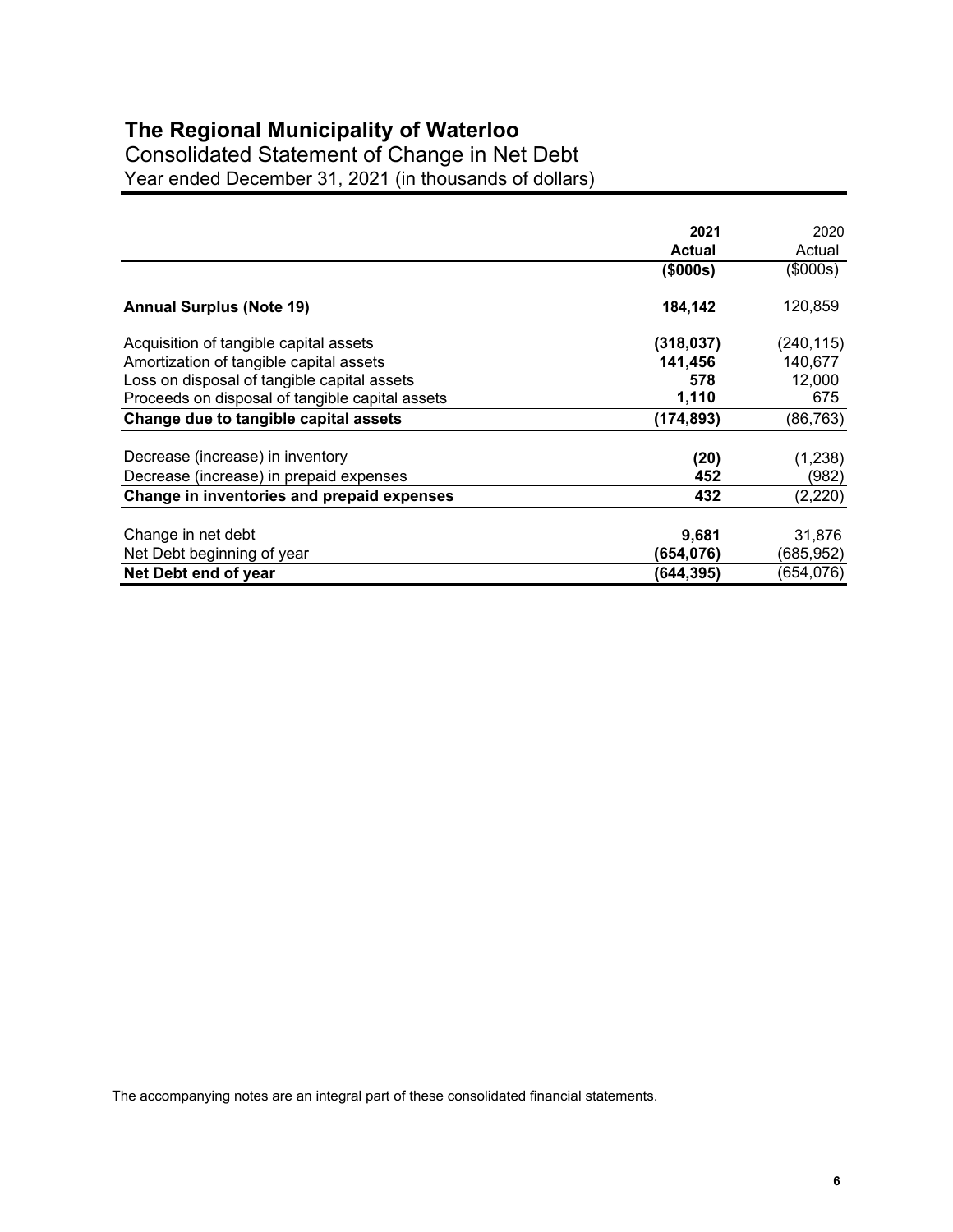Consolidated Statement of Cash Flows

Year ended December 31, 2021 (in thousands of dollars)

|                                                        | 2021       | 2020        |
|--------------------------------------------------------|------------|-------------|
|                                                        | (\$000s)   | $($ \$000s) |
| <b>Operating Activities</b>                            |            |             |
| <b>Annual Surplus</b>                                  | 184,142    | 120,859     |
| Non-cash charges to operations                         |            |             |
| Amortization of tangible capital assets                | 141,456    | 140,677     |
| Amortization of bond premium                           | (1, 423)   | (666)       |
| Change in employee future benefits liability           | 19,086     | 21,009      |
| Change in landfill closure and post-closure liability  | (950)      | 578         |
| Change in contaminated sites liability                 | 821        | 10          |
| Loss on disposal of tangible capital assets            | 578        | 12,000      |
| Change in non-cash assets and liabilities              |            |             |
| Accounts receivable                                    | (21, 439)  | 8,252       |
| Other assets                                           | 1,197      | 396         |
| Accounts payable                                       | 10,620     | 11,259      |
| <b>Other liabilities</b>                               | 10,042     | 17,085      |
| Deferred revenue                                       | 30,052     | 34,901      |
| Inventory                                              | (20)       | (1,238)     |
| Prepaid expense                                        | 452        | (982)       |
| Net change in cash from operating activities           | 374,614    | 364,140     |
|                                                        |            |             |
| <b>Capital Activities</b>                              |            |             |
| Acquisition of tangible capital assets                 | (318, 037) | (240, 115)  |
| Proceeds on disposal of tangible capital assets        | 1,110      | 675         |
| Net change in cash from capital activities             | (316, 927) | (239, 440)  |
| <b>Investing activities</b>                            |            |             |
| Proceeds from disposals and redemptions of investments | 28,457     | 49,035      |
| Acquisition of investments                             | (60, 606)  | (67,094)    |
| Investment funds interest reinvested                   | (290)      | (426)       |
| Net change in cash from investing activities           | (32, 439)  | (18, 485)   |
|                                                        |            |             |
| <b>Financing activities</b>                            |            |             |
| Net long-term liabilities incurred                     | 65,848     | 71,931      |
| Net long-term liabilities repaid                       | (57, 974)  | (58, 883)   |
| Mortgage repaid                                        | (108)      | (227)       |
| Net change in cash from financing activities           | 7,766      | 12,821      |
|                                                        |            |             |
| Net change in cash and cash equivalents                | 33,014     | 119,036     |
| Cash beginning of year                                 | 308,378    | 189,342     |
| Cash end of year                                       | 341,392    | 308,378     |

The accompanying notes are an integral part of these consolidated financial statements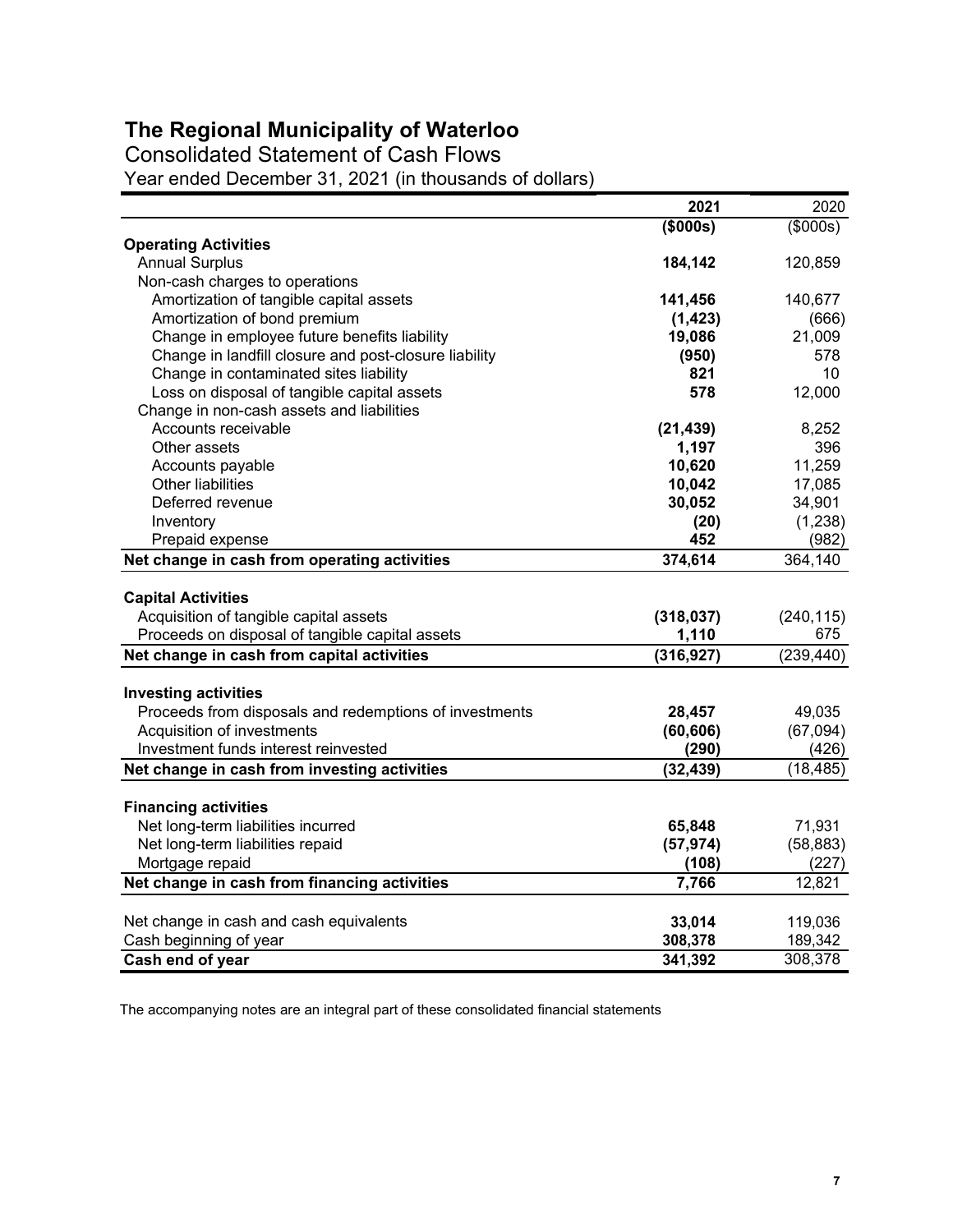### **The Regional Municipality of Waterloo** Notes to the Consolidated Financial Statements December 31, 2021 (in thousands of dollars)

The Regional Municipality of Waterloo (the "Region") is an upper-tier municipality in the Province of Ontario, Canada. Provincial statutes including the *Municipal Act, the Municipal Affairs Act* and related legislation guide its operations. The Region has a population of 632,230 and is comprised of the Cities of Cambridge, Kitchener and Waterloo and the Townships of North Dumfries, Wellesley, Wilmot and Woolwich.

#### **1. Significant accounting policies**

The consolidated financial statements of the Region are prepared by management in accordance with Canadian public sector accounting standards established by the Public Sector Accounting Board ("PSAB") of the Chartered Professional Accountants of Canada ("CPA Canada").

#### **a) Basis of consolidation**

- Region. The following boards are consolidated: the Waterloo Regional Police Services Board i) The consolidated financial statements reflect the assets, liabilities, revenue and expense and changes in investment in tangible capital assets of the Region. These statements comprise all services and enterprises accountable to the Region and which are owned or controlled by the ("WRPS"), Region of Waterloo Community Housing Inc., and the Region of Waterloo Library Board. All interfund assets, liabilities, sources of financing and expenses are eliminated.
- ii) The following entities are not consolidated: Grand River Conservation Authority, the Waterloo Regional Heritage Foundation, the Waterloo Economic Development Corporation, the Region of Waterloo Arts Fund, and the Waterloo Region Municipalities Insurance Pool.
- iii) Sinking funds held by the Region for the retirement of long-term liabilities are not consolidated and are shown as a reduction in the amount of long-term liabilities (see note 6).
- iv) Trust funds administered by the Region amounting to \$170 (2020 \$189) are consolidated and are reflected in the trust fund's statement of continuity and balance sheet.

#### **b) Basis of accounting**

i) Accrual basis of accounting

The Region maintains its accounts on an accrual basis, whereby revenue is recognized in the period in which the transactions or events occurred that gave rise to the revenue, and expense is recognized in the period in which a liability is incurred and measurable as a result of the receipt of goods or services and the creation of a legal obligation for payment.

ii) Use of estimates

The preparation of financial statements in conformity with Canadian public sector accounting standards requires management to make estimates and assumptions that affect the reported amount of assets and liabilities and disclosure of contingent assets and liabilities at the date of the financial statements, and the reported amounts of revenue and expense during the period. Actual results could differ from those estimates. Adjustments, if any, will be reflected in operations in the period of settlement. Significant estimates include landfill closure and post closure liability, employee future benefits liability and the estimated useful life of tangible capital assets.

iii) Non-financial assets

Non-financial assets are not available to discharge existing liabilities and are held for use in the provision of regional services. They have useful lives extending beyond the current year, and are not intended for sale in the ordinary course of operations. The change in non-financial assets during the year, together with the excess of revenues over expenses, determines the change in net debt for the year.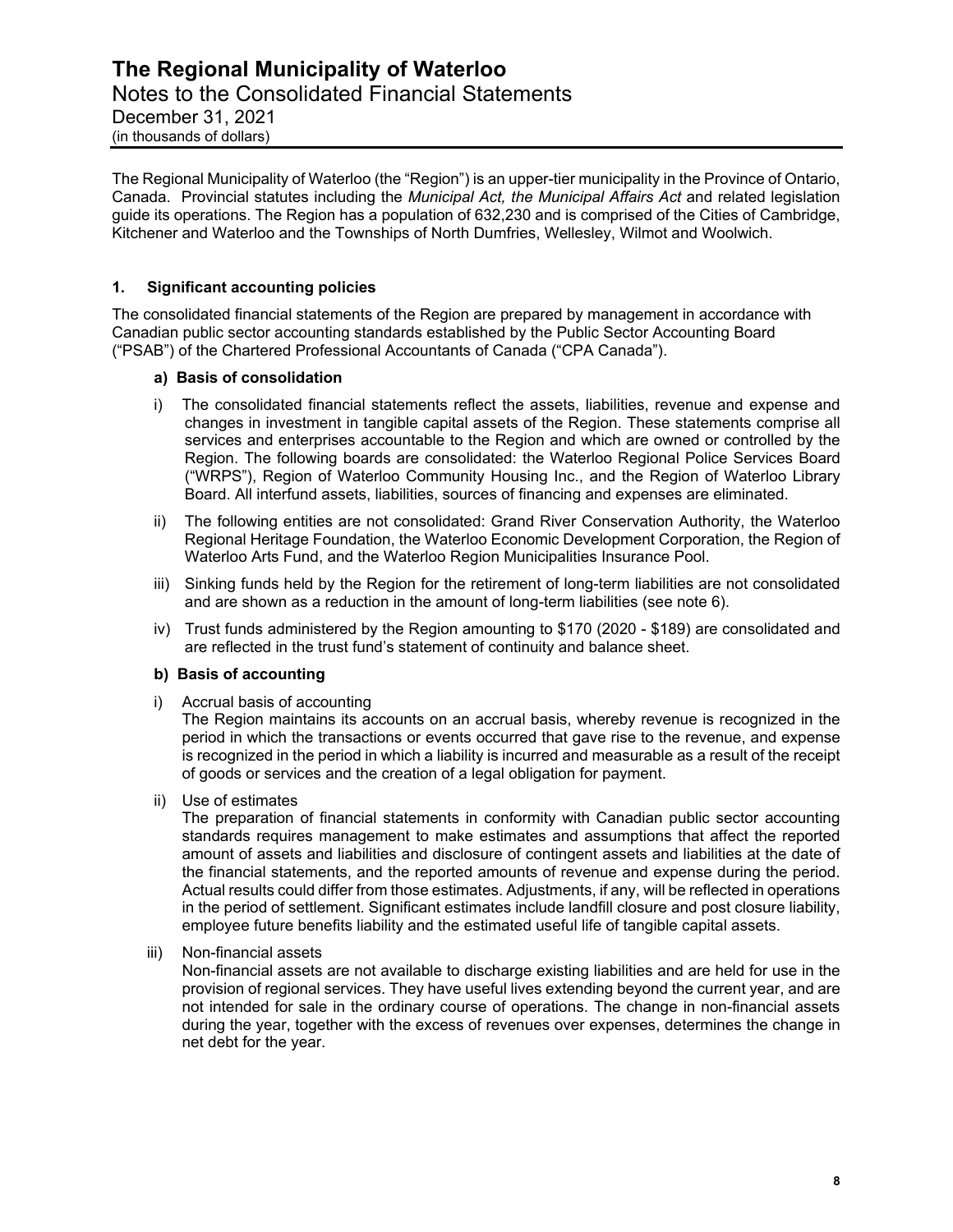#### **1. Significant accounting policies (continued)**

iv) Government transfers

Transfers from the federal and provincial governments are recognized in the financial statements as revenue in the period in which the events giving rise to the transfer occur, providing the transfers are authorized, any eligibility criteria have been met and reasonable estimates of the amounts can be made.

v) Reserves and reserve funds

The Region follows the practice of allocating funding to reserves and reserve funds that are retained for general and specific purposes. Reserves and reserve funds are established by Council resolution or by-law and are available for future uses. Amounts are expended in accordance with the terms and policies established by Council. Expenses in respect of items for which the reserves and reserve funds have been created are reported on the consolidated statement of operations and accumulated surplus. The ending reserve and reserve fund balances comprise a portion of the accumulated surplus.

vi) Cultural and Historic Assets

Works of art and cultural and historic assets are not recorded as assets in these financial statements. The Region's museums include approximately 58,200 artifacts and archival documents which are considered to be historically significant. All artwork, artifacts, and archival documents are fully catalogued (most with appraised values) in the Region's collections database. The collection is maintained and stored at the Region of Waterloo Curatorial Centre, the Ken Seiling Waterloo Region Museum, Schneider Haus and McDougall Cottage.

- vii) Inventory Inventories held for consumption are recorded at the lower of cost or replacement cost.
- viii) Land held for resale Land held for resale is recorded at the cost of acquisition. The proceeds of sale, net of cost, are treated as revenue.
- ix) Comparative Information The financial statements have been reclassified, where applicable, to conform to the presentation used in the current year. The changes do not affect prior year annual surplus.

#### **2. Contributions to non-consolidated entities**

Further to Note 1 a) ii), the following contributions were made by the Region to non-consolidated entities:

|                                                  | 2021     | 2020       |
|--------------------------------------------------|----------|------------|
|                                                  | (\$000s) | $(\$000s)$ |
| <b>Grand River Conservation Authority</b>        | 6,183    | 6,065      |
| Waterloo Region Municipalities Insurance Pool    | 2,433    | 2,084      |
| <b>Waterloo Economic Development Corporation</b> | 900      | 900        |
| Region of Waterloo Arts Fund                     | 393      | 393        |
| <b>Waterloo Regional Heritage Foundation</b>     | 106      | 106        |
|                                                  | 10,015   | 9.548      |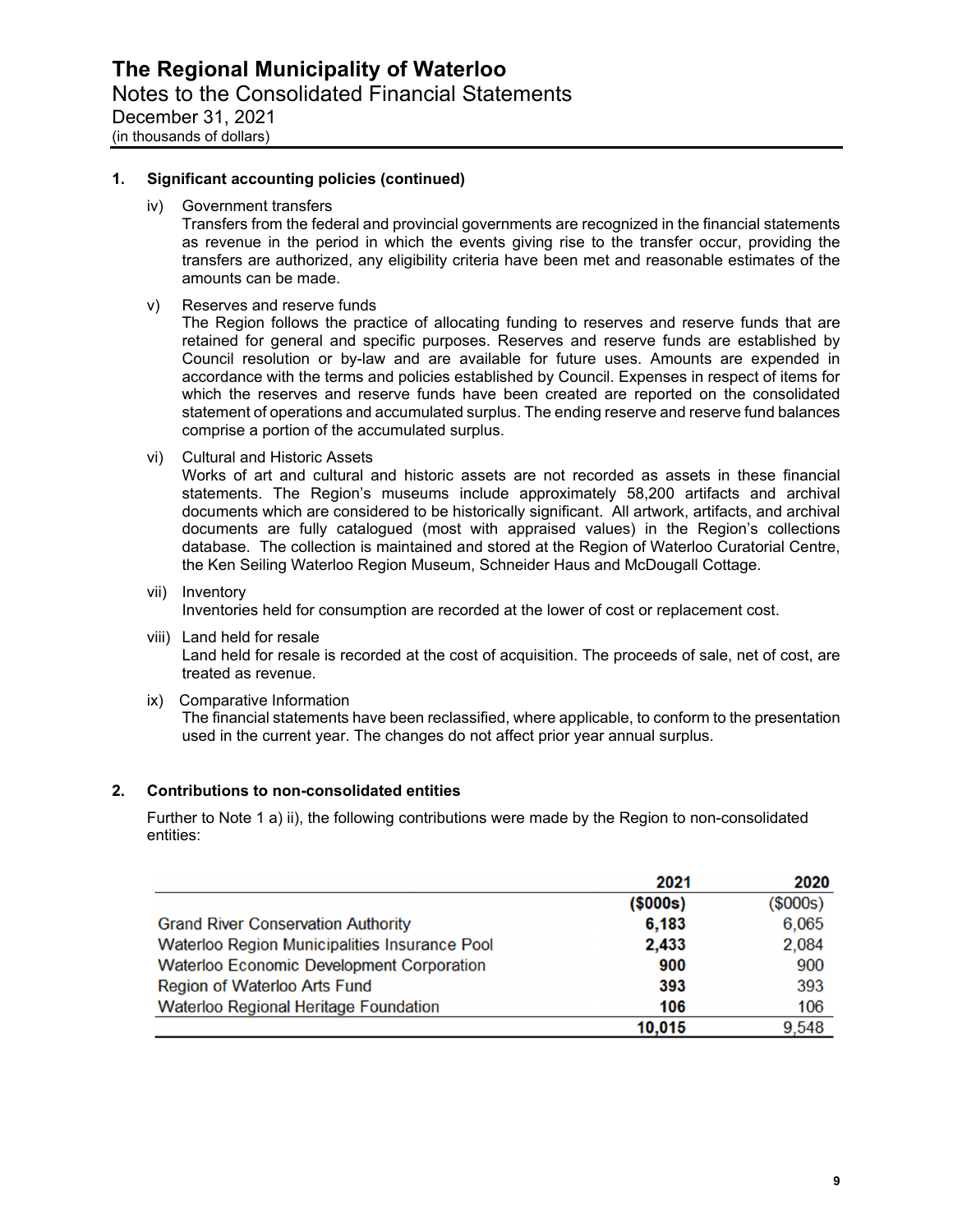#### **3. Investments**

Investment activities are governed by the Municipal Act and the Region's consolidated investment policy. Investments of \$218,638 (2020 - \$184,776) are recorded at cost. The investments have a market value of \$218,285 (2020 - \$189,688) at the end of the year. The market value represents the realizable value of the investments if they were sold at December 31, 2021. The investment practice is to generally hold investments until maturity. Investments by type are listed below:

| <b>Issuer</b>                  | 2021           | 2020     |
|--------------------------------|----------------|----------|
|                                | $($ \$000s $)$ | (\$000s) |
| Schedule I Canadian Banks      | 89,545         | 85,802   |
| <b>Canadian Municipalities</b> | 65,797         | 47,242   |
| <b>Provincial Governments</b>  | 47,226         | 36,452   |
| <b>Investment Funds</b>        | 15,989         | 15,216   |
| <b>Restricted Cash</b>         | 81             | 64       |
|                                | 218,638        | 184,776  |

Investment income earned on available funds and accumulated surplus is reported as revenue in the period earned. Investment income earned on development charges is added to the development charge fund balance and forms part of the deferred revenue balance.

#### **4. Deferred revenue**

Deferred revenue set aside for specific purposes by legislation, regulation or agreement as at December 31, is comprised of the following:

|                                                  | <b>Balance at</b> |                |            | <b>Balance at</b> |
|--------------------------------------------------|-------------------|----------------|------------|-------------------|
|                                                  | December 31,      |                | Revenue    | December 31,      |
| (\$000s)                                         | 2020              | <b>Inflows</b> | Recognized | 2021              |
| Development Charges                              | 60.575            | 98,652         | (74, 422)  | 84,805            |
| Safe Restart & 2021 Provincial COVID-19 Recovery | 21,374            | 31,585         | (26, 480)  | 26,479            |
| Other Deferred Revenue                           | 18,853            | 7.671          | (7, 115)   | 19.409            |
| Canada Community-Building Fund                   | 16.734            | 33.665         | (37, 227)  | 13,172            |
| Rapid Housing Initiative (CMHC)                  | 8.192             | 12,362         | (8,639)    | 11,915            |
| Total                                            | 125.728           | 183.935        | (153,883)  | 155.780           |

In accordance with PSAB requirements, obligatory reserve funds are reported as deferred revenue. Development charge collections have been segregated, as required by the Development Charges Act, to finance a portion of the cost of growth-related capital infrastructure. Revenue recognition occurs when the Region has incurred the expenditure or made the related debt payments including sinking fund contributions for the capital works for which the development charges were collected. 2021 ending balance for development charges includes \$27,262 of development charges receivable for which collection has been deferred in accordance with Section 26.1 of the Development Charges Act, 1997.

Other funds received for specific purposes are accounted for as deferred revenue until the Region discharges the obligation which led to the receipt of the funds.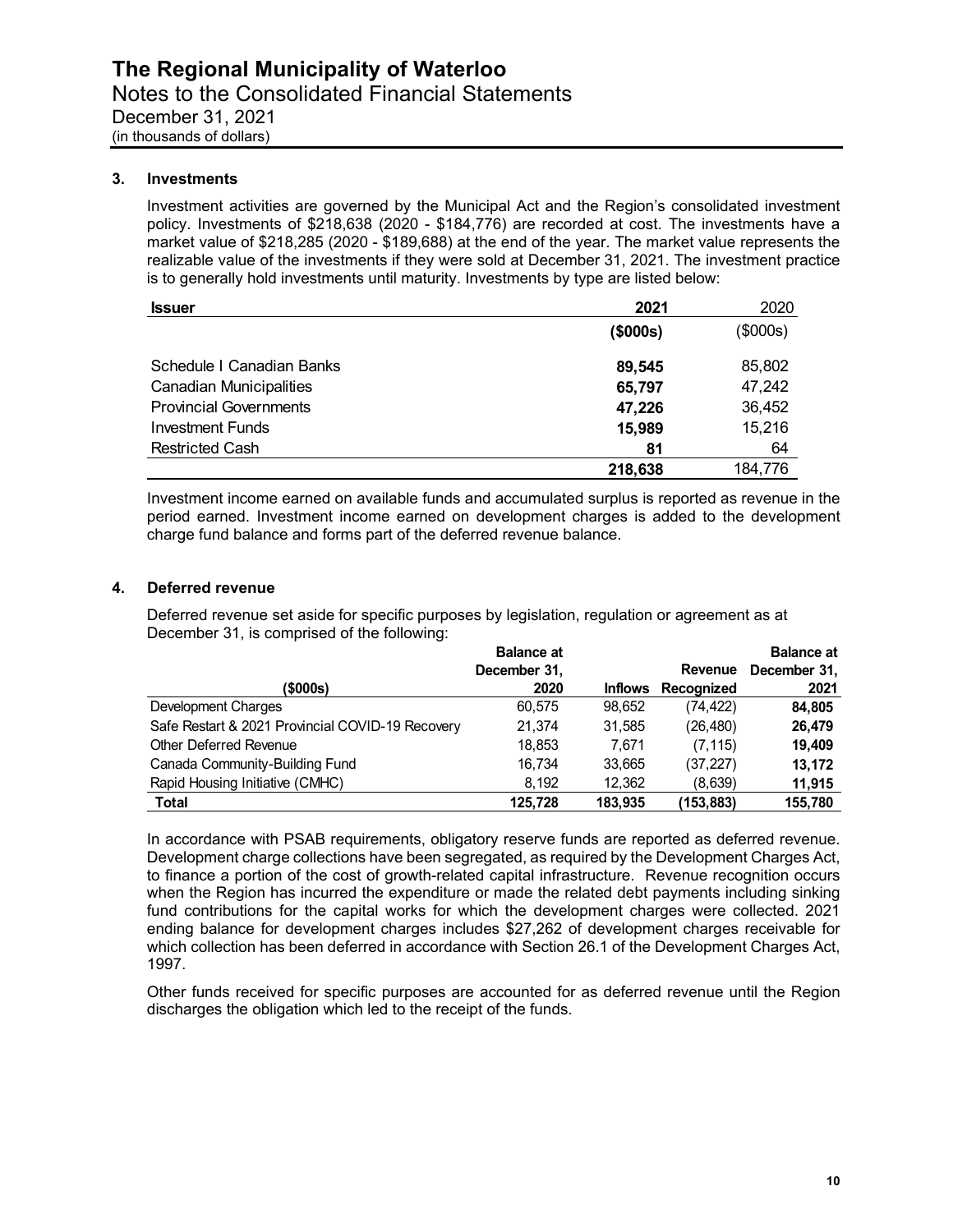#### **5. Pension contributions**

The Region makes contributions to the Ontario Municipal Employees Retirement System ("OMERS"), which is a multi-employer plan. OMERS is a defined benefit plan which specifies the amount of retirement benefit to be received by the employees based on the length of service and rates of pay. The amount contributed to OMERS for 2021 was \$36,771 (2020 - \$34,722) for current service of 4,506 eligible employees and is included as an expense on the consolidated statement of operations and accumulated surplus. Contributions were made in 2021 at rates ranging from 9.0% to 15.8% of member earnings, depending on the member's designated retirement age and level of earnings. The OMERS funded ratio of plan assets to pension obligations for 2021 is 97% (2020 – 97%).

#### **6. Net long-term liabilities**

a) Long-term liabilities reported on the consolidated statement of financial position are comprised of the following:

|                                                                                  | 2021      | 2020      |
|----------------------------------------------------------------------------------|-----------|-----------|
|                                                                                  | (\$000s)  | (\$000s)  |
|                                                                                  |           |           |
| Total long-term liabilities incurred by the                                      |           |           |
| Region, including those incurred on behalf                                       |           |           |
| of School Boards and other Municipalities,<br>outstanding at the end of the year |           |           |
|                                                                                  | 925,653   | 919,374   |
| The total value of the Region's own sinking fund                                 | (50, 268) | (51,737   |
| Total long-term liabilities                                                      | 875,385   | 867,637   |
|                                                                                  |           |           |
| Total long-term receivables consisting of other                                  |           |           |
| Municipalities and School Boards that have                                       |           |           |
| assumed responsibility for the payment of                                        |           |           |
| principal and interest charged on certain                                        |           |           |
| long-term liabilities issued by the Region above                                 | (152,835) | (152,961) |
|                                                                                  |           |           |
| Net long-term liabilities, end of year                                           | 722,550   | 714,676   |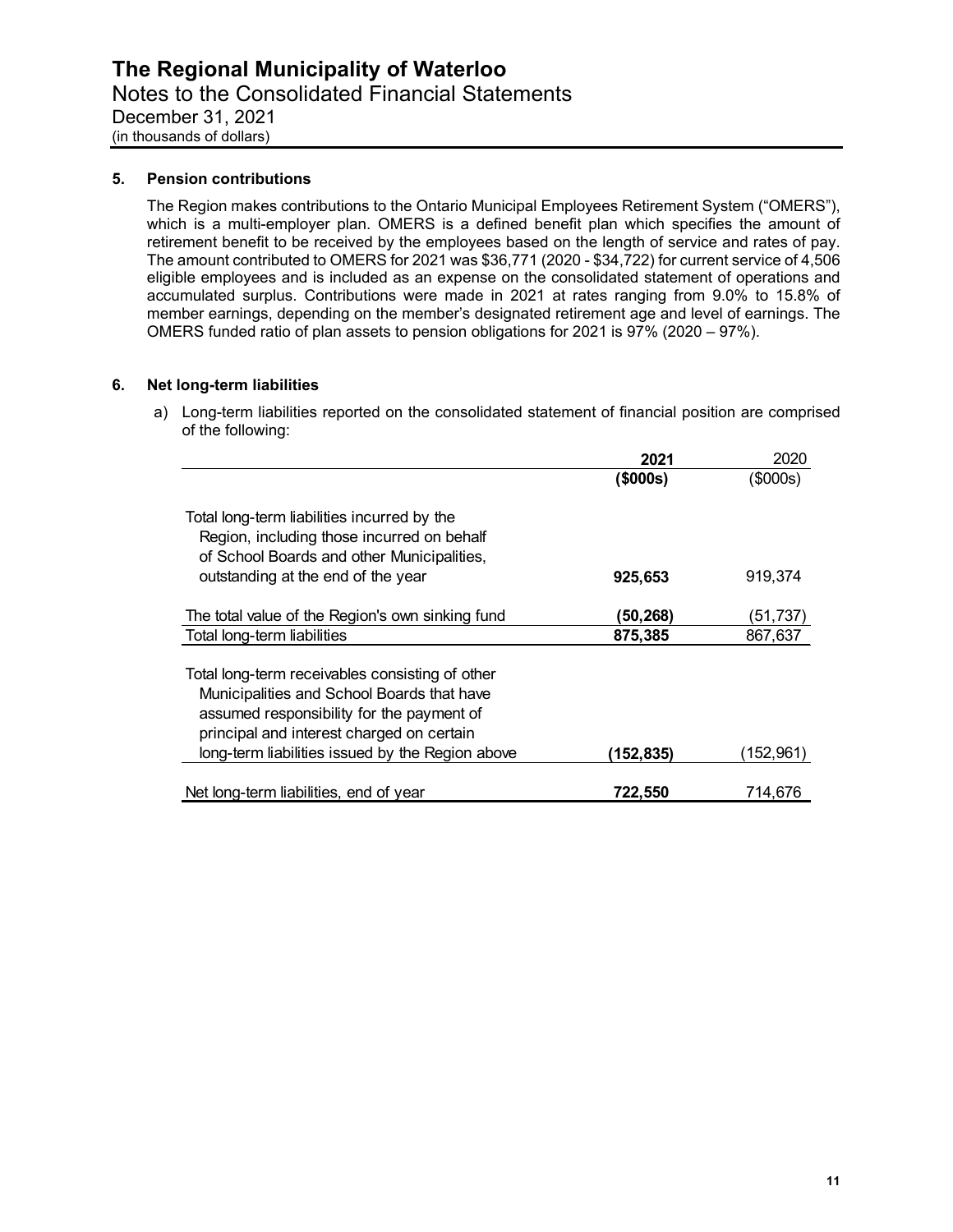#### **6. Net long-term liabilities (continued)**

b) Future principal repayments, including contributions to the sinking fund, of net long-term liabilities reported in (a) of this note are as follows:

|                | 722.550  |
|----------------|----------|
| 2047 - onwards | 4,866    |
| 2042 - 2046    | 43,738   |
| 2037 - 2041    | 86,827   |
| 2032 - 2036    | 128.635  |
| 2027 - 2031    | 191,087  |
| 2022 - 2026    | 267,397  |
|                | (\$000s) |

c) Net long-term liabilities are planned to be recovered from the following sources of revenue:

|                                              | 2021           | 2020     |
|----------------------------------------------|----------------|----------|
|                                              | $($ \$000s $)$ | (\$000s) |
| Property taxes and general municipal revenue | 357,839        | 363,019  |
| Development charge collections               | 273,434        | 252,255  |
| Wastewater rate revenue                      | 91,277         | 98,954   |
| Water rate revenue                           |                | 448      |
|                                              |                |          |
|                                              | 722.550        | 714,676  |

- fund total \$50,268 (2020 \$51,737). d) Long-term liabilities include sinking fund debentures issued in the amount of \$223,962 (2020 - \$233,367) of which the Region is the only participant. Annual payments to the sinking fund are made to finance the repayment of the debentures as they mature. During 2021, sinking fund debentures of \$9,405 were retired. Accumulated contributions to and earnings of the sinking
- e) In 2014, the Region entered into a contract with GrandLing GP for the construction, operation and maintenance of the Stage1 Light Rail Transit project. The contract requires GrandLinq GP to provide long term financing for the first \$130,652 of capital costs incurred. As at December 31, 2021, the amount of the long term liability was \$121,223 (2020 – \$123,531) and is included in net long term liabilities.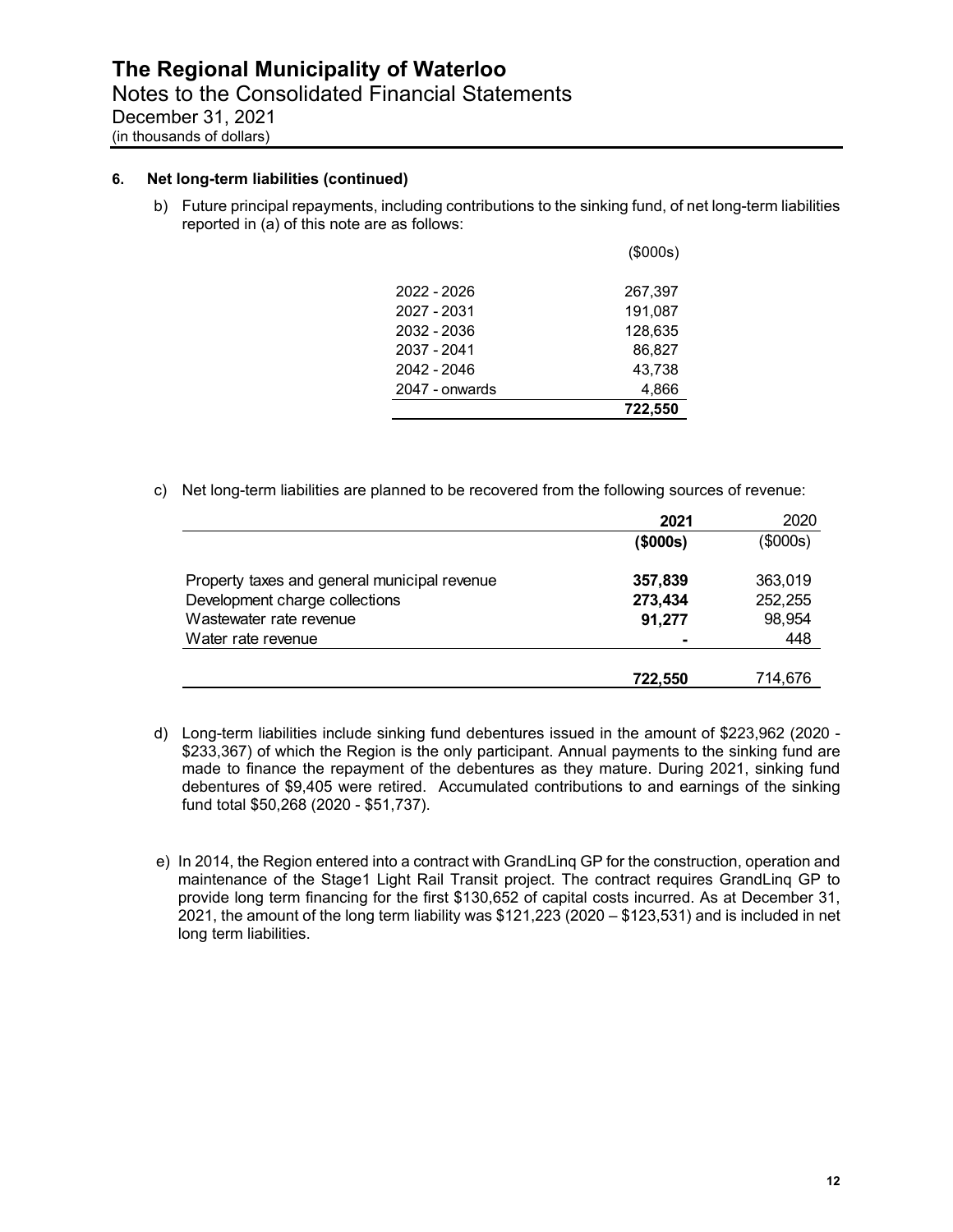#### **6. Net long-term liabilities (continued)**

#### f) Long-term liabilities assumed by others

The Region has issued debentures in its name on behalf of area municipalities and school boards. The Region is contingently liable for these long-term liabilities for which the responsibility for payment of principal and interest has been assumed by those bodies. These amounts have been included as long-term receivables on the consolidated statement of financial position.

|                                         | 2021     | 2020     |
|-----------------------------------------|----------|----------|
|                                         | (\$000s) | (\$000s) |
| City of Kitchener                       | 59,489   | 62,214   |
| City of Cambridge                       | 58,876   | 45,777   |
| Waterloo Region District School Board   | 15,151   | 20,621   |
| City of Waterloo                        | 10,792   | 13,368   |
| Waterloo Catholic District School Board | 3,801    | 5,553    |
| Township of Woolwich                    | 2,639    | 2,898    |
| Township of North Dumfries              | 710      | 928      |
| Township of Wellesley                   | 690      | 796      |
| Township of Wilmot                      | 687      | 806      |
| Total debentures assumed by others      | 152,835  | 152,961  |

#### **7. Payments for net long-term liabilities**

Total payments for net long-term liabilities which are reported on the consolidated financial statements were as follows:

|                                                                | 2021           | 2020     |
|----------------------------------------------------------------|----------------|----------|
|                                                                | $($ \$000s $)$ | (\$000s) |
| Principal payments including contributions to the sinking fund | 57,974         | 58,883   |
| Interest                                                       | 27,386         | 27,733   |
|                                                                | 85,360         | 86,616   |

The interest rates on debt outstanding at December 31, 2021 ranged from 0.30% to 6.25%.

The following revenues were collected to meet these payments:

|                                              | 2021           | 2020     |
|----------------------------------------------|----------------|----------|
|                                              | $($ \$000s $)$ | (\$000s) |
|                                              |                |          |
| Property taxes and general municipal revenue | 52,615         | 56,950   |
| Development charge collections               | 21,691         | 18,704   |
| Wastewater rate revenue                      | 10,592         | 10,477   |
| Water rate revenue                           | 462            | 485      |
|                                              | 85,360         | 86,616   |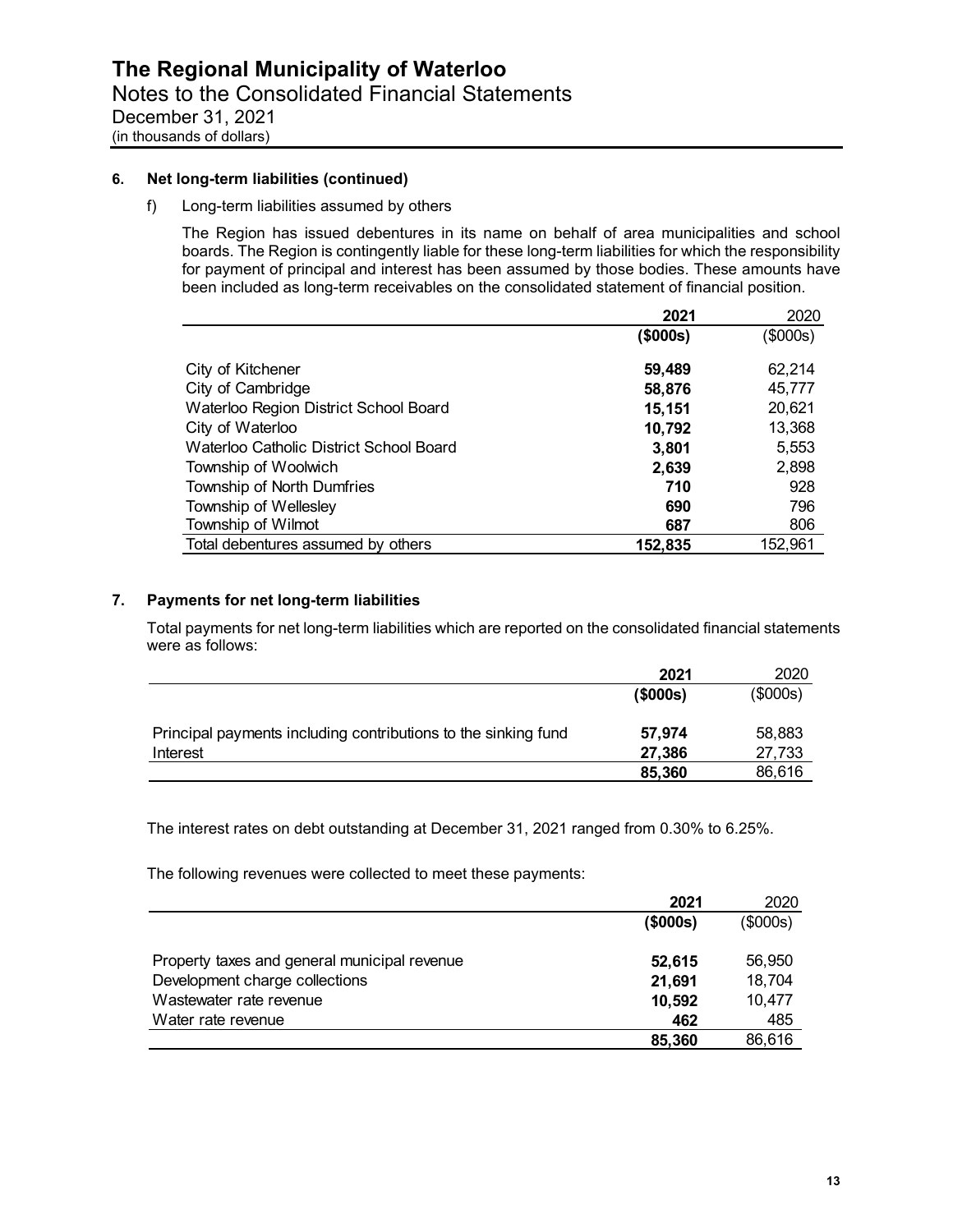#### **8. Debt obligations for housing properties**

On January 1, 2000, the Province transferred ownership of 2,557 housing units to the Region. Prior to 2000, the Province issued debentures related to housing properties now owned by the Region. The debt obligation for these debentures remains with the Province and has varying maturity dates. The outstanding debt at December 31, 2021 is \$1,218 (2020 - \$1,822). Amounts are being deducted from transfer payments from the Province to cover these payments. The debt is projected to be discharged in 2025.

#### **9. Credit facility**

The Region has an operating credit facility of \$40,000 with the Bank of Nova Scotia bearing interest at the bank's prime rate minus 0.50% per annum with an effective rate during 2021 of 1.95% (2020 – 1.95%) per annum. At December 31, 2021, the Region's bank indebtedness using the operating credit facility was \$0 (2020 - \$0).

#### **10. Employee future benefits liabilities**

Summary of employee future benefits

| Region                             |                  |             |         |         |
|------------------------------------|------------------|-------------|---------|---------|
| (\$000s)                           | (excluding WRPS) | <b>WRPS</b> | 2021    | 2020    |
|                                    |                  |             |         |         |
| Future payments required for:      |                  |             |         |         |
| Post-employment benefits           | 23,278           | 144.104     | 167.382 | 152,632 |
| Sick leave                         | 24,082           | 37,765      | 61,847  | 60,137  |
| Workplace Safety & Insurance Board | 7.364            | 17.302      | 24,666  | 22,040  |
| Total                              | 54,724           | 199,171     | 253.895 | 234,809 |

Post-employment benefits

The Region provides post-employment benefits to qualifying employees up to the age of 65 consisting of Extended Health Care, Out-of-Province Travel Benefits, Dental, Life Insurance, and Accidental Death and Dismemberment. For WRPS retirees, Dental coverage, if so elected, is recovered from the member; Life Insurance and Accidental Death and Dismemberment are funded by WRPS and provided to age 65, and Health Care and Out-of-Province Travel Benefits are funded by WRPS and are provided for life to grandfathered employees. Civilian and uniform employees hired after September 27, 2021 and senior officers hired after November 17, 2021 are provided with a healthcare spending account from age 65 to 75.

The actuarial valuation completed as at December 31, 2021 determined that the liability for present and future benefits is \$167,382 (2020 - \$152,632). The calculations were based on a discount rate of 2.55% (2020 – 2.25%) and a general inflation rate of 2.0% (2020 – 2.0%).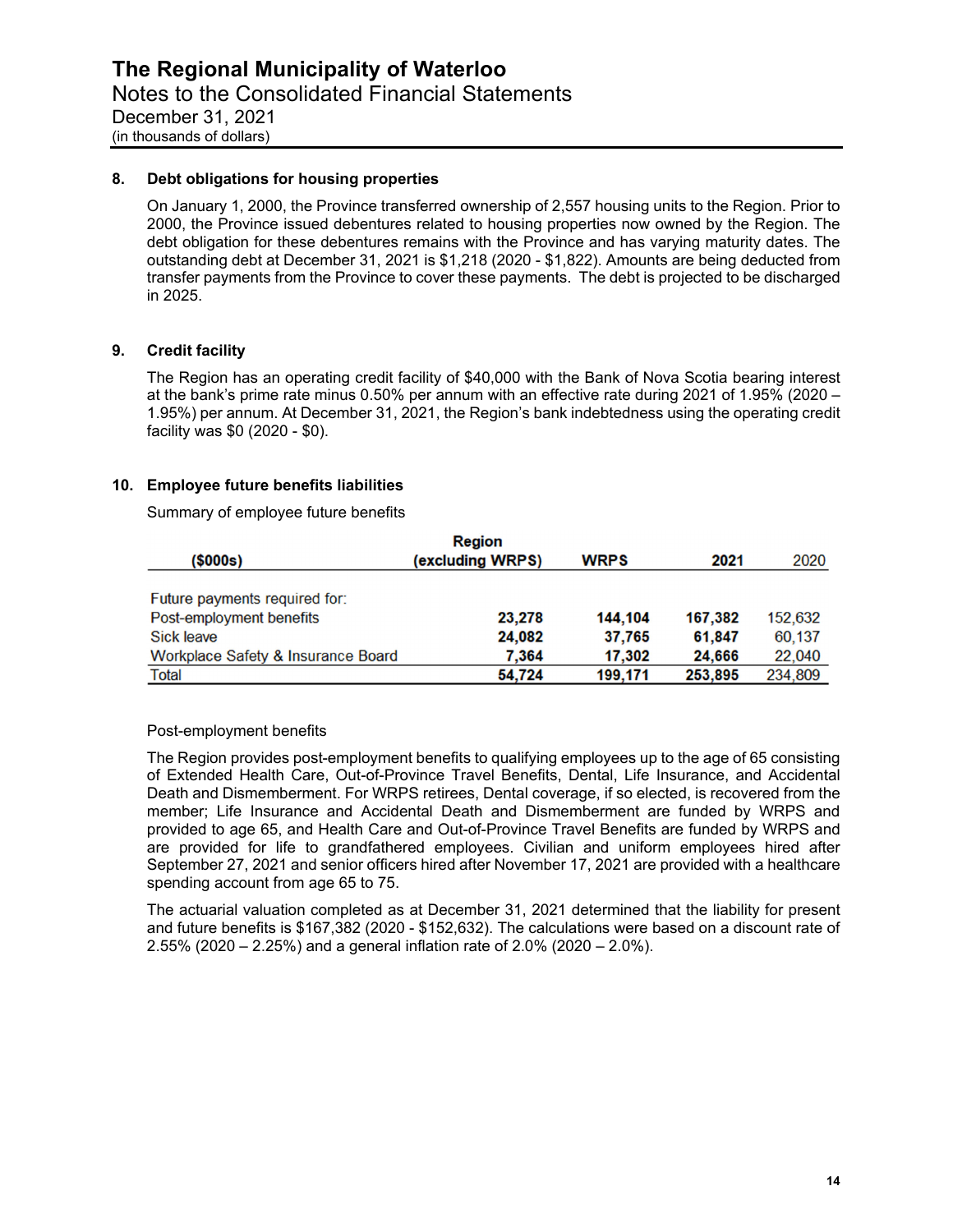#### **10. Employee future benefits liability (continued)**

#### Sick leave

The Region provides sick leave benefits to its employees and unused sick leave accumulates during employees' service. Eligible employees become entitled to receive a cash payment of up to six months of the accumulated sick leave balance upon leaving the Region's employment. As a result of negotiated changes to collective agreements, this benefit was phased out for new employees between 1991 and 2013. As of December 31, 2021, 17% (2020- 20%) of employees are entitled to this benefit. The actuarial liability at the end of the year for accumulated days, assuming a 2.55% discount rate, 2.0% inflation and to the extent that they have vested was \$61,847 (2020 - \$60,137). Approximately 39% of this amount is eligible to be paid upon employee termination and the remaining 61% would be taken in the form of future year absences. The amount paid to employees who left the Region's employment in 2021 amounted to \$1,691 for the Regional portion (2020 - \$1,795) and \$1,472 for WRPS (2020 - \$2,181) totaling \$3,163 (2020 - \$3,976).

The cost of benefits paid for non-WRPS employees is provided from a sick leave reserve fund, which is funded through annual payroll charges to operations. A reserve fund of \$1,632 (2020 – \$1,908) to partially provide for the Regional portion of this liability is included in the accumulated surplus (note 16).

| (\$000s) | Region<br>(excluding WRPS) | <b>WRPS</b> | 2021   |
|----------|----------------------------|-------------|--------|
|          |                            |             |        |
| 2022     | 3,239                      | 1,275       | 4,514  |
| 2023     | 955                        | 456         | 1,411  |
| 2024     | 990                        | 821         | 1,811  |
| 2025     | 388                        | 920         | 1,308  |
| 2026     | 449                        | 1,031       | 1,480  |
|          | 6,021                      | 4,503       | 10,524 |

years are: Amounts payable for employees who become eligible for a sick leave pay payout in the next five years are: Region

#### Workplace Safety & Insurance Board (WSIB)

The Region is responsible for costs awarded under the Workers' Compensation Act. During 2021, the Region paid \$3,647 (2020 - \$2,899) in such costs for employees. The liability for present and future awards is \$24,666 (2020 - \$22,040). The calculations were based on a discount rate of 2.55% (2020 – 2.25%) and an inflation rate of up to 2.0% (2020 – 2.0%). An amount of \$13,575 (2020 - \$13,437) has been provided for current and future awards, of that \$8,414 for Police and \$5,161 for Region and is included in the accumulated surplus (Note 16).

#### **11. Landfill closure and post-closure liability**

The Region owns and operates one active landfill site and owns and monitors five closed landfill sites. The active site has a remaining capacity of approximately 32% or 6 million  $m<sup>3</sup>$  and has an estimated life expectancy of 25-30 years. The present value of the expected closure and post-closure costs of the active landfill site and the present value of expected monitoring and capital rehabilitation costs of the closed landfill sites have been reported as a liability on the consolidated statement of financial position. The liability was estimated using a discount factor of 2.55%. The closure costs and postclosure costs are based on capital and operating budget estimates over 25 years. Any change in the liability is reported as an expense on the consolidated statement of operations and accumulated surplus. A liability of \$75,725 (2020 - \$76,675) has been reported on the consolidated statement of financial position. Solid waste landfill closure and post-closure costs are funded through the Region's annual budget.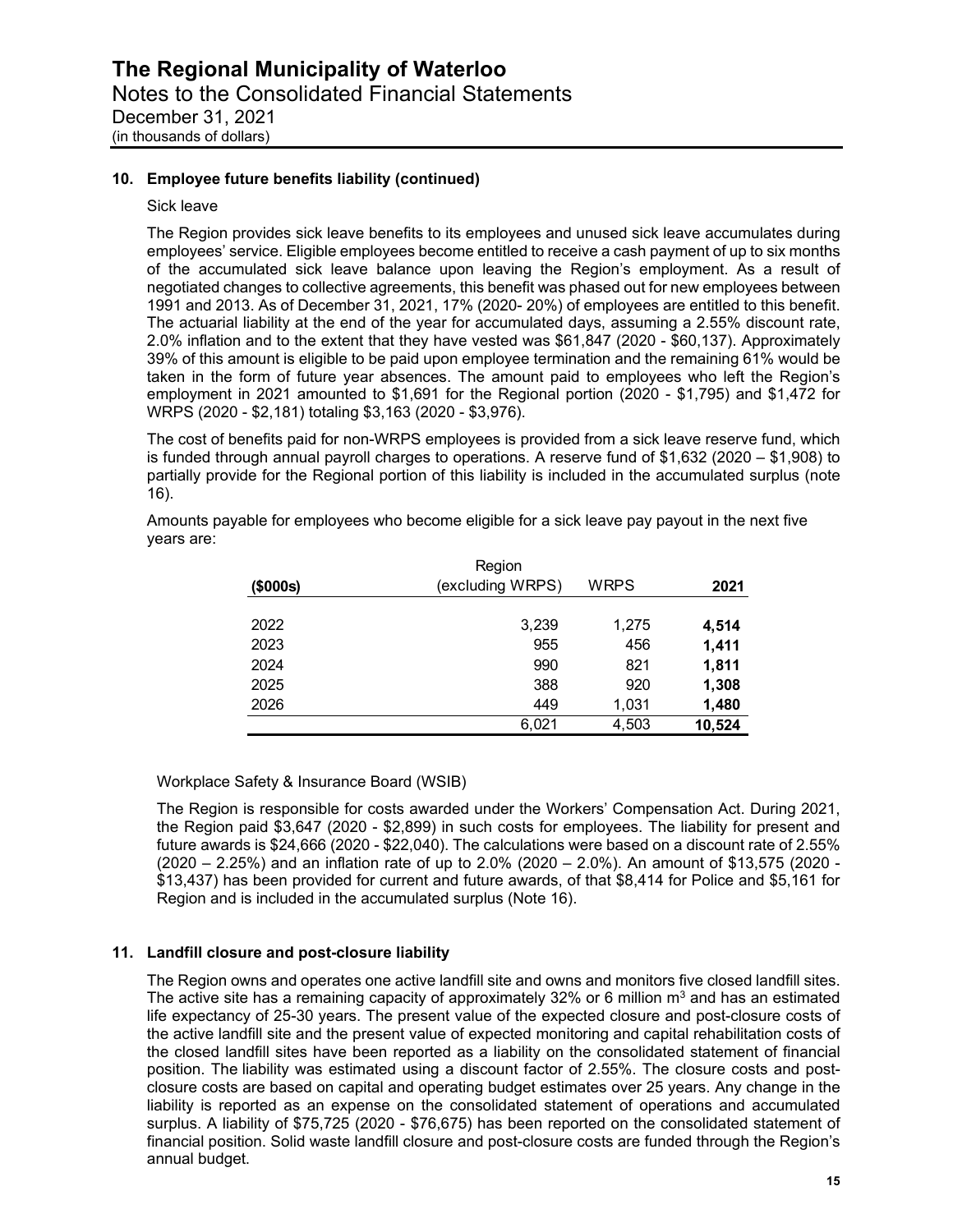#### **12. Contaminated sites liability**

The Region has recorded a liability for remediation of regional sites not in active use which contains contamination as defined in the PSAB requirements for contaminated sites. The liability estimate of \$2,303 (2020 - \$1,482) for the sites identified was based on environmental assessments, or estimates for those sites where an assessment has not been conducted. Estimated recoveries are expected to be \$0.

#### **13. Public liability insurance**

In 1998, the Region and the seven area municipalities comprising the Region formed the Waterloo Region Municipalities Insurance Pool (WRMIP). The WRMIP purchases property damage and public liability insurance on a group basis and each member shares a retained level of risk. The members pay an annual levy to fund insurance premiums and prefund expected losses. External insurance coverage is in place for claims in excess of deductibles.

During the year 301 (2020 – 373) claims were settled for \$277 (2020 - \$284) the cost of which has been provided for from the general insurance reserve fund, which has a balance of \$5,293 as at December 31, 2021 (2020 - \$5,822).

#### **14. Contingent liabilities**

#### Legal claims

As of December 31, 2021, the Region has been named defendant, co-defendant or plaintiff in a number of ongoing legal actions. The Region has also received claims and notices of dispute for additional costs on construction projects. No provision has been made for any claims that are expected to be covered by insurance or where the consequences are indeterminable. Liabilities for non-insured claims are recorded in the year it is likely that a future event will confirm that a liability has been incurred and the amount can be reasonably estimated.

#### **Expropriations**

The Region is involved in a number of expropriation matters mainly related to roads and public transit capital projects. Expenditures associated with these expropriations are recorded in the year in which settlements are reached.

#### WSIB Claims

As of December 31, 2021, the Region received notification from the Workplace Safety and Insurance Board that several claims were pending and had not been settled or finalized. Given the uncertainty of settlement outcome, the valuation for these contingent amounts have not been included in the WSIB liability. Based on likelihood of outcomes, the estimated value of these unsettled claims is approximately \$5,499 (2020 - \$4,870).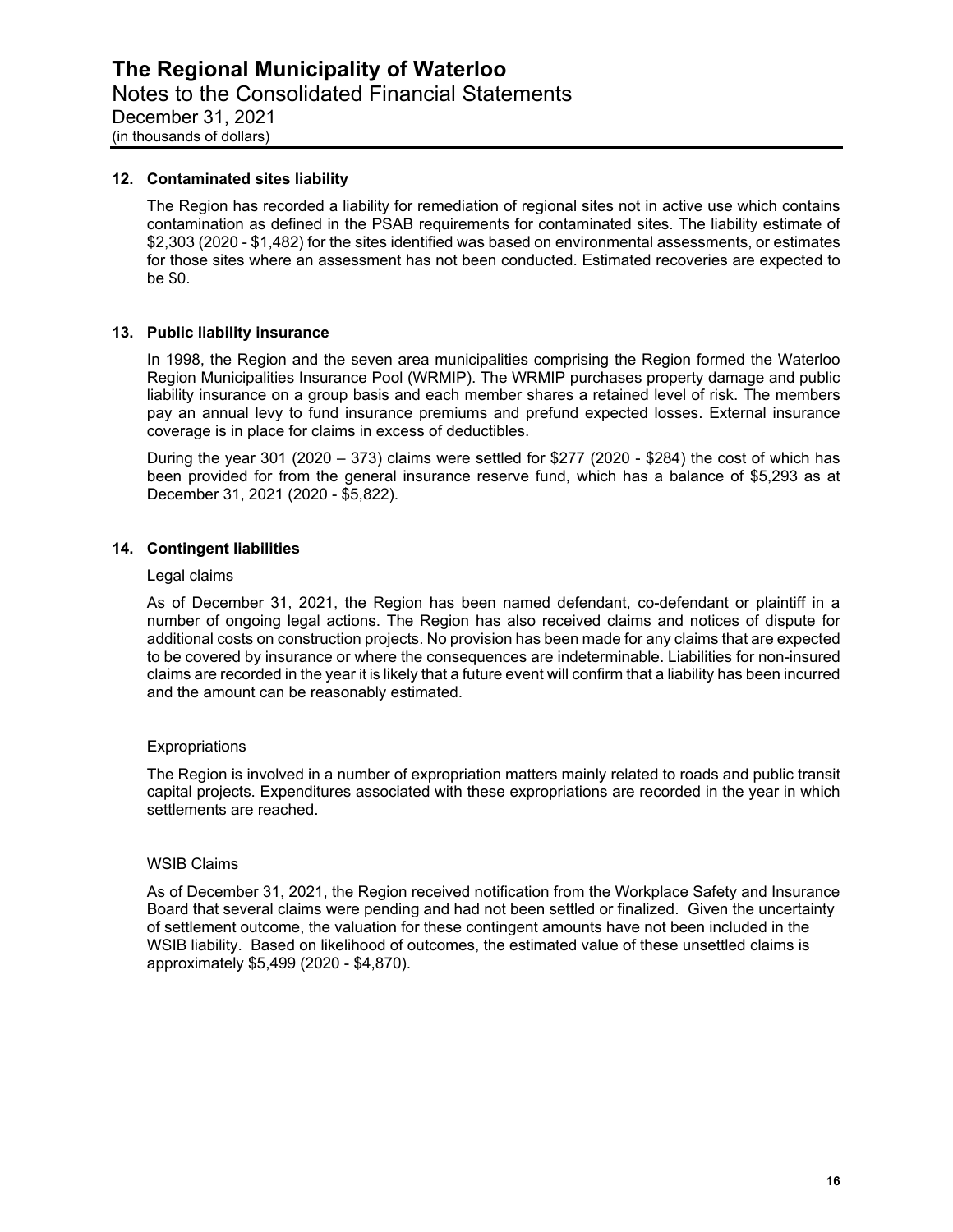#### **15. Tangible capital assets**

The continuity of cost, amortization and net book value of tangible capital assets is shown on the following table:

|                               | <b>Balance at</b><br>December 31, |                  |                  | <b>Balance at</b><br>December 31, |
|-------------------------------|-----------------------------------|------------------|------------------|-----------------------------------|
| Cost                          | 2020                              | <b>Additions</b> | <b>Disposals</b> | 2021                              |
| Land                          | 127,522                           |                  | (435)            | 127,087                           |
| Land improvements             | 187,169                           | 12,724           |                  | 199,893                           |
| <b>Buildings</b>              | 627,019                           | 12,286           | (98)             | 639,207                           |
| <b>Vehicles</b>               | 284,725                           | 17,858           | (6, 269)         | 296,314                           |
| Machinery and equipment       | 235,376                           | 22,798           | (871)            | 257,303                           |
| Roads and bridges             | 1,400,033                         | 76,361           | (27, 396)        | 1,448,998                         |
| Water and wastewater          | 1,384,768                         | 116,845          | (781)            | 1,500,832                         |
| Transit rail line             | 630,786                           | 2,870            |                  | 633,656                           |
| Construction work in progress | 341,558                           | 56,295           |                  | 397,853                           |
| <b>Total Cost</b>             | 5,218,956                         | 318,037          | (35, 850)        | 5,501,143                         |

| <b>Accumulated Amortization</b>       | <b>Balance at</b><br>December 31,<br>2020 | Amortization<br><b>Expense</b> | <b>Disposals</b>         | <b>Balance at</b><br>December 31,<br>2021 |
|---------------------------------------|-------------------------------------------|--------------------------------|--------------------------|-------------------------------------------|
| Land improvements                     | 95.108                                    | 6,896                          | $\overline{\phantom{0}}$ | 102,004                                   |
| <b>Buildings</b>                      | 286,996                                   | 17,524                         | (82)                     | 304,438                                   |
| <b>Vehicles</b>                       | 115,039                                   | 18.681                         | (6, 224)                 | 127,496                                   |
| Machinery and equipment               | 121,296                                   | 15,351                         | (832)                    | 135,815                                   |
| Roads and bridges                     | 406,214                                   | 33,812                         | (26, 808)                | 413,218                                   |
| Water and wastewater                  | 595,862                                   | 36,542                         | (216)                    | 632.188                                   |
| Transit rail line                     | 36,500                                    | 12,650                         |                          | 49,150                                    |
| <b>Total Accumulated Amortization</b> | 1,657,015                                 | 141,456                        | (34, 162)                | 1,764,309                                 |

| <b>Net Book Value</b>         | <b>Balance at</b><br>December 31,<br>2020 | <b>Net Additions/</b><br>(Amortization) | Net<br><b>Disposals</b> | <b>Balance at</b><br>December 31,<br>2021 |
|-------------------------------|-------------------------------------------|-----------------------------------------|-------------------------|-------------------------------------------|
| Land                          | 127,522                                   |                                         | (435)                   | 127,087                                   |
| Land improvements             | 92.061                                    | 5.828                                   |                         | 97,889                                    |
| <b>Buildings</b>              | 340.023                                   | (5,238)                                 | (16)                    | 334,769                                   |
| <b>Vehicles</b>               | 169,686                                   | (823)                                   | (45)                    | 168,818                                   |
| Machinery and equipment       | 114,080                                   | 7,447                                   | (39)                    | 121,488                                   |
| Roads and bridges             | 993,819                                   | 42,549                                  | (588)                   | 1,035,780                                 |
| Water and wastewater          | 788,906                                   | 80,303                                  | (565)                   | 868,644                                   |
| Transit rail line             | 594.286                                   | (9,780)                                 |                         | 584.506                                   |
| Construction work in progress | 341,558                                   | 56.295                                  |                         | 397,853                                   |
| <b>Total Net Book Value</b>   | 3,561,941                                 | 176,581                                 | (1,688)                 | 3,736,834                                 |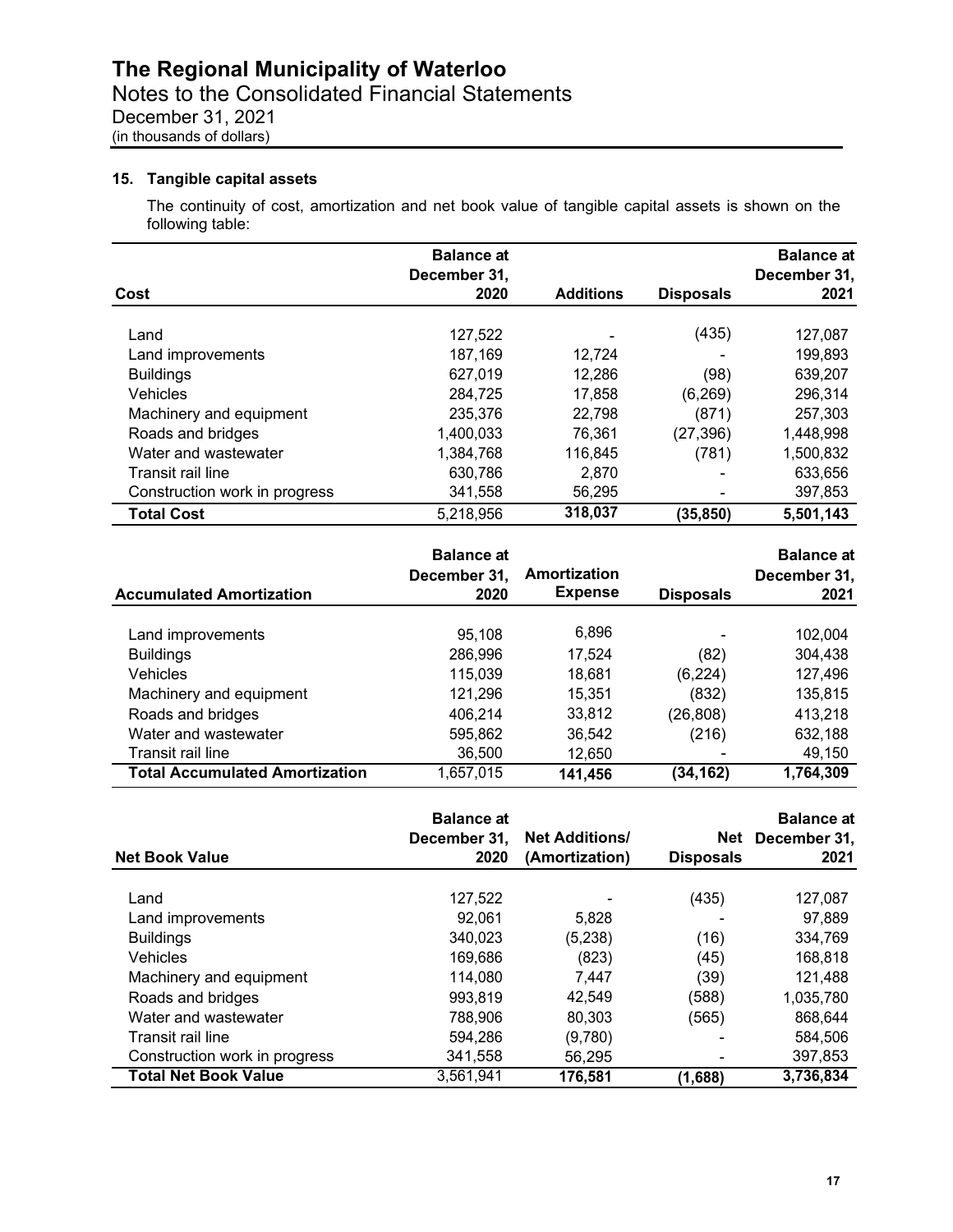#### **15. Tangible capital assets (continued)**

Tangible capital assets are recorded at cost, which includes all amounts that are directly attributable to acquisition, construction, development or betterment of the asset. The cost, less residual value, of tangible capital assets is amortized on a straight-line basis over estimated lives as follows:

| Land Improvements                         | 10 to 75 years     |
|-------------------------------------------|--------------------|
| <b>Buildings</b>                          | 15 to 60 years     |
| <b>Vehicles</b>                           | 3 to 40 years      |
| Machinery and Equipment                   | 3 to 40 years      |
| Water and wastewater plants and networks: |                    |
| Plants/stations/reservoirs                | 20 to 60 years     |
| <b>Underground Networks</b>               | 60 to 110 years    |
| Transportation:                           |                    |
| Roads                                     | 16 to 100 years    |
| <b>Bridges</b>                            | 40 to 80 years     |
| Other roads assets                        | 16 to 75 years     |
| Transit rail line                         | 50 years           |
| Leasehold improvements                    | Over life of lease |

For assets with shorter lives (e.g. vehicles, laptop and desktop computers), one half of the amortization is charged in the year of acquisition and in the year of disposal. Assets under construction are not amortized until the asset is available for use. Landfill cells are amortized annually on the basis of tonnage filled as a percentage of the estimated total capacity of the facility. For all other assets, amortization begins in the first month of the year following their readiness for use.

Land purchased for service delivery purposes is recorded as a tangible capital asset at the lower of cost or market value. Any land cost premium incurred related to expropriation will be included as part of the asset to be constructed and amortized over its useful life.

Tangible capital assets received as contributions are recorded at their fair value at the date of receipt, and that value is also recorded as revenue. Similarly, transfers of assets to third parties are recorded as an expense equal to the net book value of the asset as of the date of transfer.

Leases are classified as capital or operating leases. Leases which transfer substantially all of the benefits and risks incidental to ownership of property are accounted for as capital leases. All other leases are accounted for as operating leases and the related lease payments are charged to expense as incurred.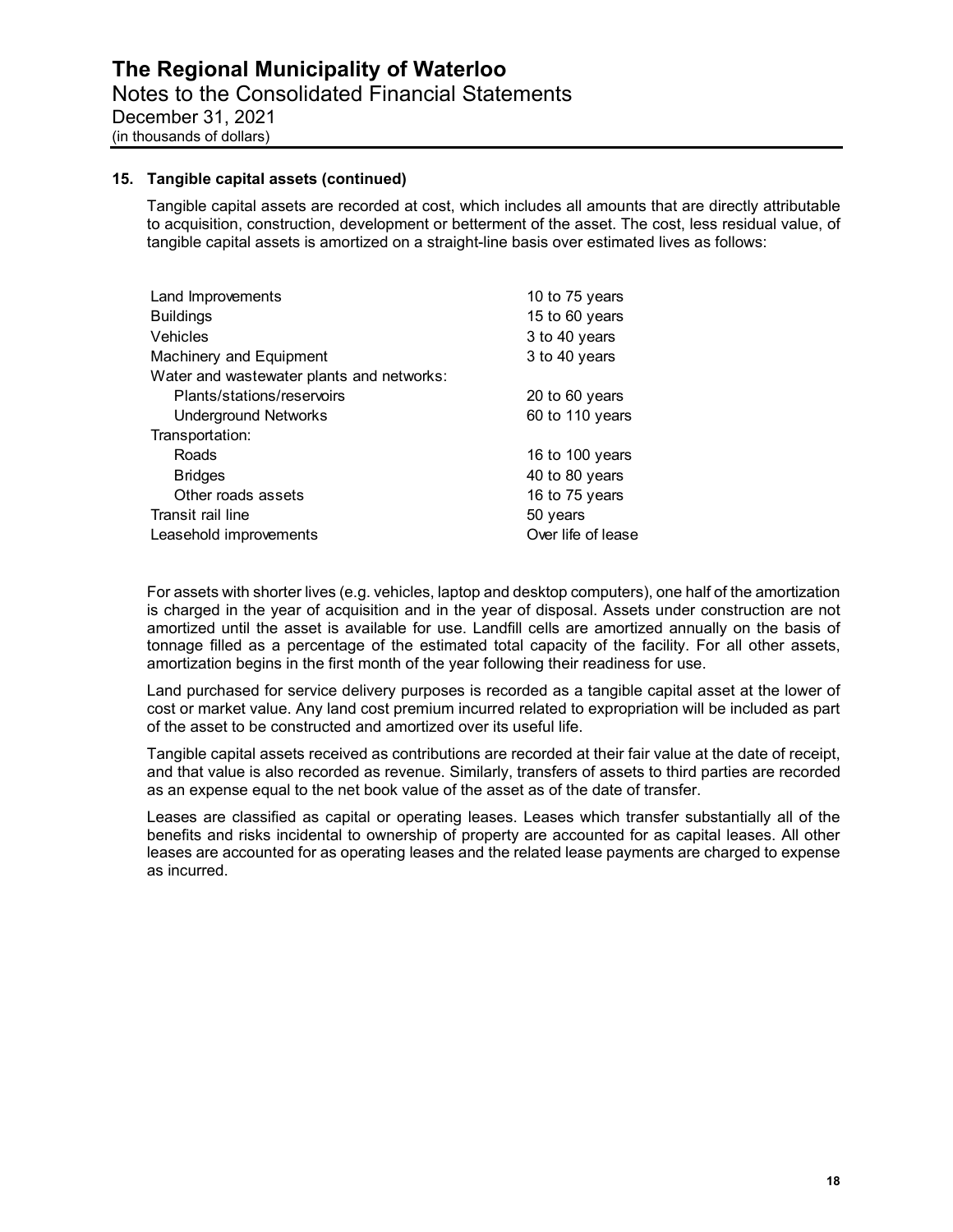#### **16. Accumulated surplus**

Accumulated surplus shown on the Consolidated Statement of Financial Position is analyzed as follows:

| As at December 31                                             | 2021       | 2020       |
|---------------------------------------------------------------|------------|------------|
|                                                               | (\$000s)   | (\$000s)   |
| Surplus:                                                      |            |            |
| Invested in tangible capital assets                           | 3,010,358  | 2,843,231  |
| Unexpended capital financing                                  | 34,601     | 23,371     |
| General surplus (deficit)                                     | 1,741      | (1,680)    |
| Unfunded liabilities                                          |            |            |
| Employee future benefits                                      | (238, 689) | (219, 464) |
| Landfill closure and post closure                             | (75, 725)  | (76, 675)  |
| <b>Contaminated sites</b>                                     | (2, 303)   | (1, 482)   |
| <b>Total Surplus</b>                                          | 2,729,983  | 2,567,301  |
| <b>Reserves set aside by Council for:</b>                     |            |            |
| Capital Infrastructure                                        | 246,944    | 226,956    |
| Equipment replacement                                         | 51,617     | 50,307     |
| Contingencies and stabilization                               | 46,728     | 44,955     |
| Other                                                         | 6,903      | 1,805      |
| <b>Total Reserves</b>                                         | 352,192    | 324,023    |
| Reserve Funds set aside for specific purposes by Council for: |            |            |
| Regional Transportation Master Plan                           | 14,451     | 15,866     |
| Benefits and Insurance                                        | 11,871     | 16,629     |
| <b>Provincial Gas Tax</b>                                     | 3,749      | 3,687      |
| <b>Brownfield Financial Incentives</b>                        | 3,179      | 3,777      |
| <b>Total Reserve Funds</b>                                    | 33,250     | 39,959     |
| <b>Accumulated Surplus</b>                                    | 3,115,425  | 2,931,283  |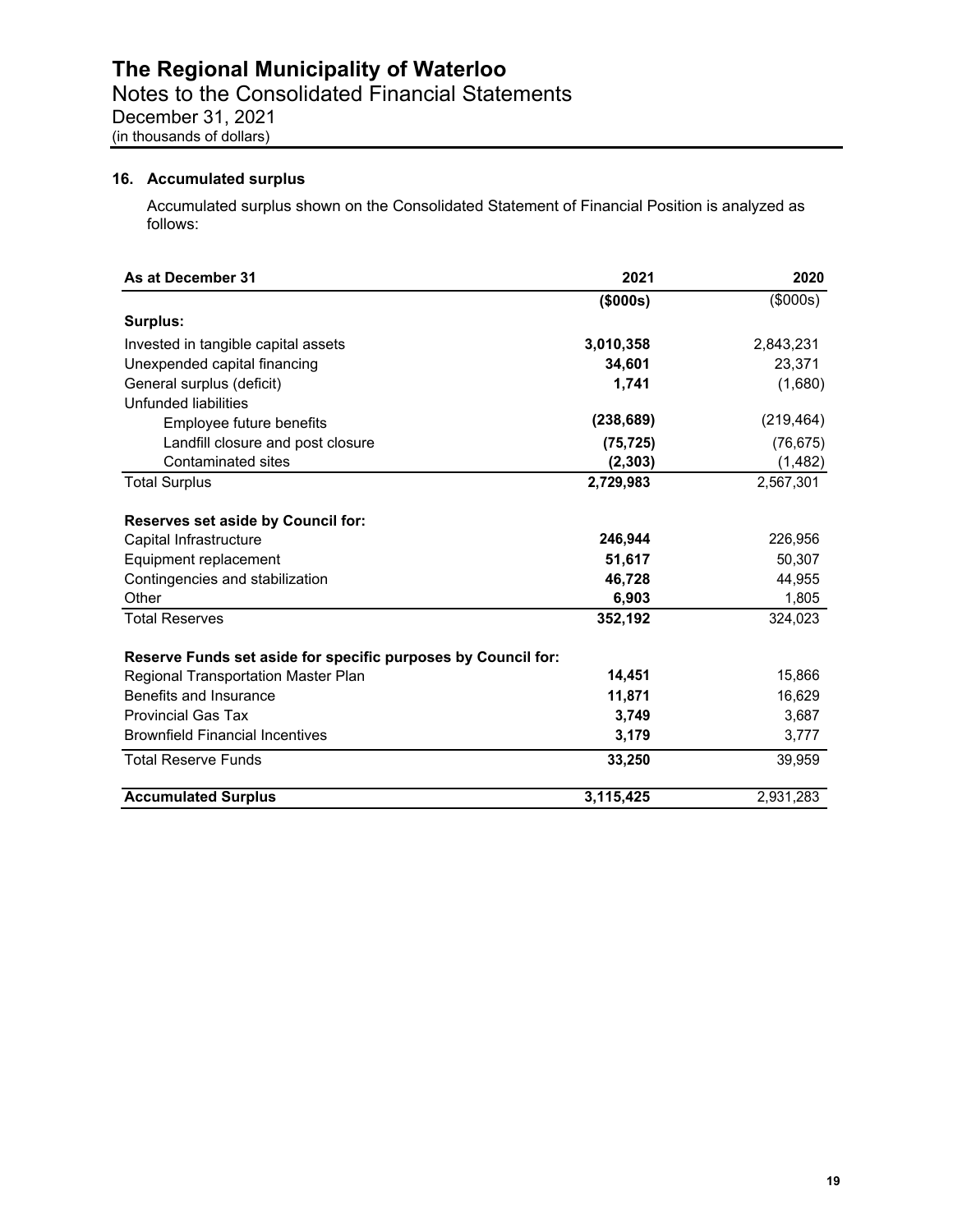#### **17. Commitments and Contractual Obligations**

#### **Lease commitments**

At the end of 2021, the Region is responsible for total lease commitments of approximately \$5,958 (2020 - \$7,282) relating to equipment and buildings.

|                   |                       | Maturity Date | Amount   |
|-------------------|-----------------------|---------------|----------|
|                   |                       |               | (\$000s) |
| Office space      | Varying maturities to | 2025          | 3,343    |
| Other             | Varying maturities to | 2040          | 2,615    |
| Total commitments |                       |               | 5,958    |

#### **Contractual obligations**

#### **a) Ontario Clean Water Agency**

The Region has entered into a service agreement with the Ontario Clean Water Agency ("OCWA") to operate the Region's wastewater treatment plants, which expires on December 31, 2030. Included in the consolidated statement of operations and accumulated surplus is \$14,863 (2020 - \$11,283) paid to OCWA.

#### **b) Rapid Transit**

In 2014 the Region entered into a public-private partnership construction and service agreement with GrandLinq GP ("GrandLinq") to construct, operate and maintain a Light Rail Transit system. GrandLinq will operate the system for an initial period of 10 years at which point the Region has the option to renew for successive 5 year periods. The contract provides for potential fixed-price service level increases over the term of the contract, subject to Regional Council approval at that time.

#### **c) Brownfield Financial Incentive Program**

The Region's Brownfield Financial Incentive Program ("BFIP") facilitates the remediation and redevelopment of brownfields throughout the Region. Tax Increment Grants ("TIGs"), which are one of the components of the BFIP, provide eligible developers with a grant to offset the cost of remediation. Approved TIGs totaling \$28,807 will be funded in future years from the reserve fund and future property tax revenue. The Brownfield Incentive Reserve Fund balance is \$3,195 (2020 - \$3,777).

#### **d) Other Contractual Obligations**

The Region enters into various service contracts and other agreements in the normal course of business, which have been approved by the appropriate level of management or by Council but have not been reported as commitments.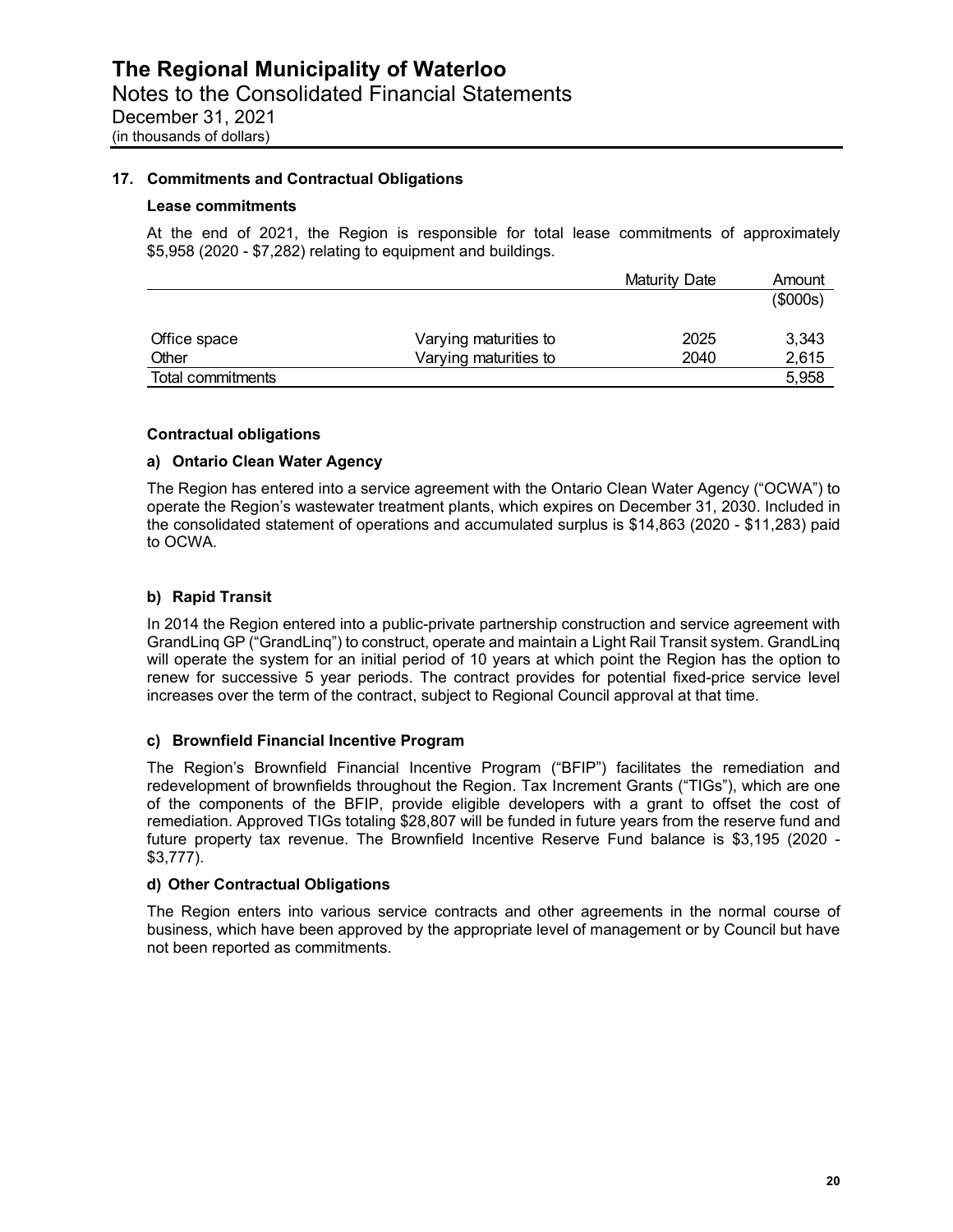#### **18. Budget figures**

Budgets are established to set property tax rates and user rates and to finance projects which may be carried out over one or more years. Although not directly comparable with current year actual amounts in all cases, budgets have been restated to conform to public sector accounting standards on the consolidated statement of operations. Budgets were not set for items appearing on the consolidated statement of changes in net debt.

#### **Reconciliation of Operating Budget to Financial Statement Budget**

|                                                                   | 2021       | 2020       |
|-------------------------------------------------------------------|------------|------------|
|                                                                   | (\$000s)   | (\$000s)   |
| <b>Budgeted Operating Surplus/(Deficit)</b>                       |            |            |
| Add: Revenues not included in Budgeted Operating Surplus          |            |            |
| Development Charges                                               | 74,422     | 76,331     |
| Canada Community-Building Fund Revenue                            | 37,227     | 21,040     |
| Capital Grants (Federal and Provincial)                           | 92,533     | 56,891     |
| <b>Interest Revenue for Reserves and Reserve Funds</b>            | 6,408      | 6,922      |
| Less: Revenues not included in PSAB                               |            |            |
| <b>Internal Transfers to Reserves</b>                             | (50, 558)  | (42, 435)  |
| Add: Operating Expenses not in PSAB                               |            |            |
| Sick Leave, Insurance and Other Transfers                         | 152,797    | 124,728    |
| <b>Principal Repayments</b>                                       | 56,091     | 56,527     |
| <b>Less:</b> Expenses not included in Budgeted Operating Surplus: |            |            |
| Amortization of Tangible Capital Assets                           | (141, 456) | (140, 677) |
| <b>Operating Expenses in Capital</b>                              | (57, 462)  | (51, 752)  |
| Change in Actuarial Estimates                                     | (19,086)   | (21,009)   |
| Change in Landfill Post Closure                                   | 950        | (578)      |
| Change in Contaminated Sites                                      | (821)      | (10)       |
| Consolidated Financial Statement Budget Surplus/(Deficit)         | 151,045    | 85,978     |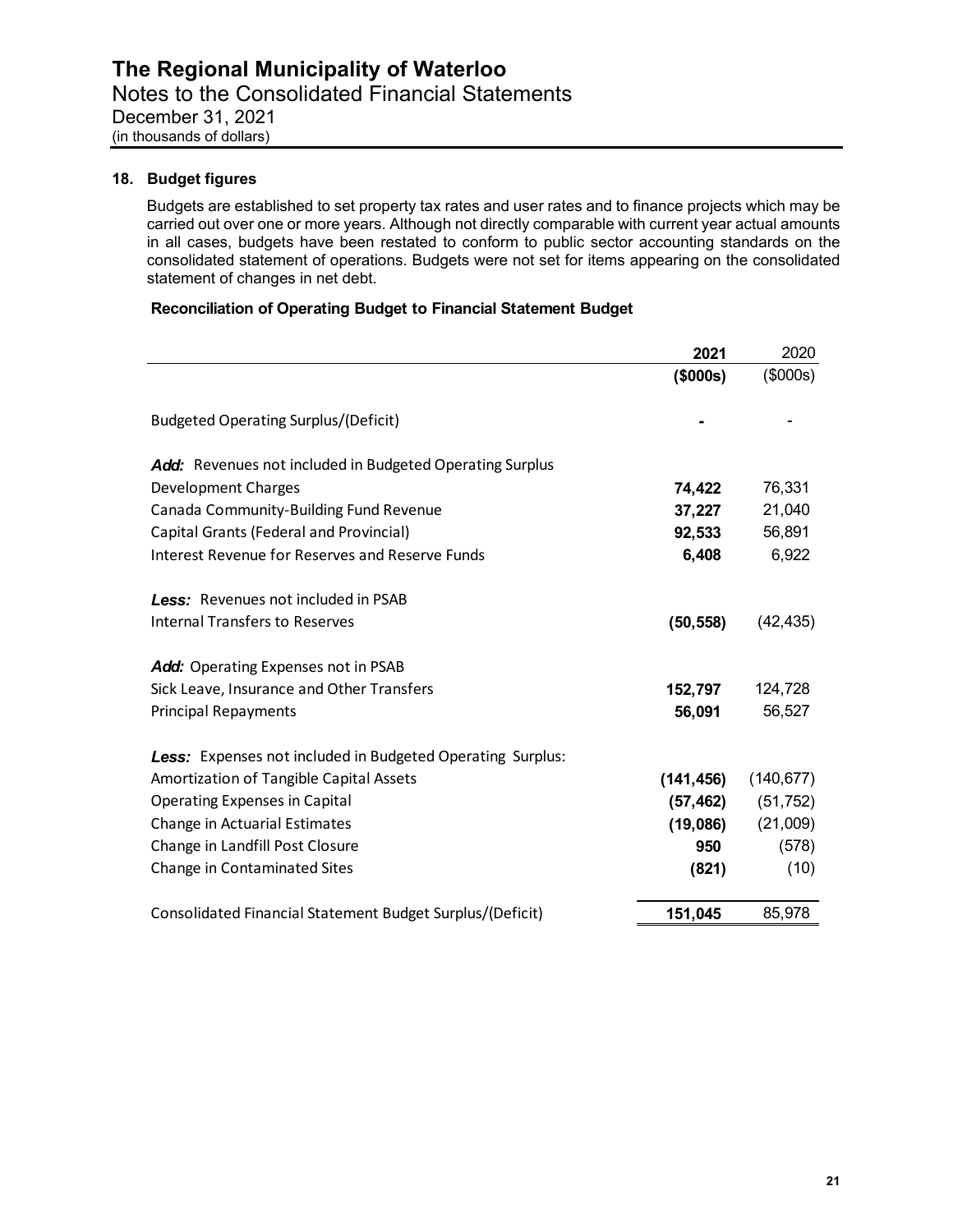#### **19. Reconciliation of Regional Operating Budget Surplus and Consolidated Financial Statement Annual Surplus**

|                                                                                 | 2021       | 2020       |
|---------------------------------------------------------------------------------|------------|------------|
|                                                                                 | (\$000s)   | (\$000s)   |
| Operating Surplus/(Deficit)                                                     |            |            |
| Regional tax supported programs                                                 | 8,690      | 3,957      |
| Region of Waterloo Library Board                                                | 300        | 490        |
| Region of Waterloo Community Housing Inc.                                       | (29)       | 53         |
| Waterloo Regional Police Services Board                                         | 2,292      | 3,178      |
| Regional water and wastewater programs                                          | 1,222      | 1,130      |
| <b>Total Operating Surplus</b>                                                  | 12,475     | 8,808      |
| Add: Revenues Not included In Operating Surplus                                 |            |            |
| <b>Development Charges</b>                                                      | 74,422     | 76,331     |
| Canada Community-Building Fund Revenue                                          | 37,227     | 21,040     |
| Capital Grants (Federal and Provincial)                                         | 92,533     | 56,891     |
| Add: Expenses Included in Operating Surplus, but not in Consolidated Statements |            |            |
| Transfers to Reserves and Reserve funds                                         | 128,965    | 114,348    |
| <b>Principal Repayments</b>                                                     | 56,209     | 57,282     |
| Less: Expenses not Included in Operating Surplus:                               |            |            |
| Amortization of Tangible Capital Assets                                         | (141, 270) | (140, 492) |
| <b>Operating Expenses in Capital</b>                                            | (57, 462)  | (51, 752)  |
| Change in Actuarial Estimates                                                   | (19,086)   | (21,009)   |
| Change in Landfill Closure & Post Closure Estimate                              | 950        | (578)      |
| Change in Contaminated Sites Estimate                                           | (821)      | (10)       |
| Consolidated Financial Statement Surplus/(Deficit)                              | 184,142    | 120,859    |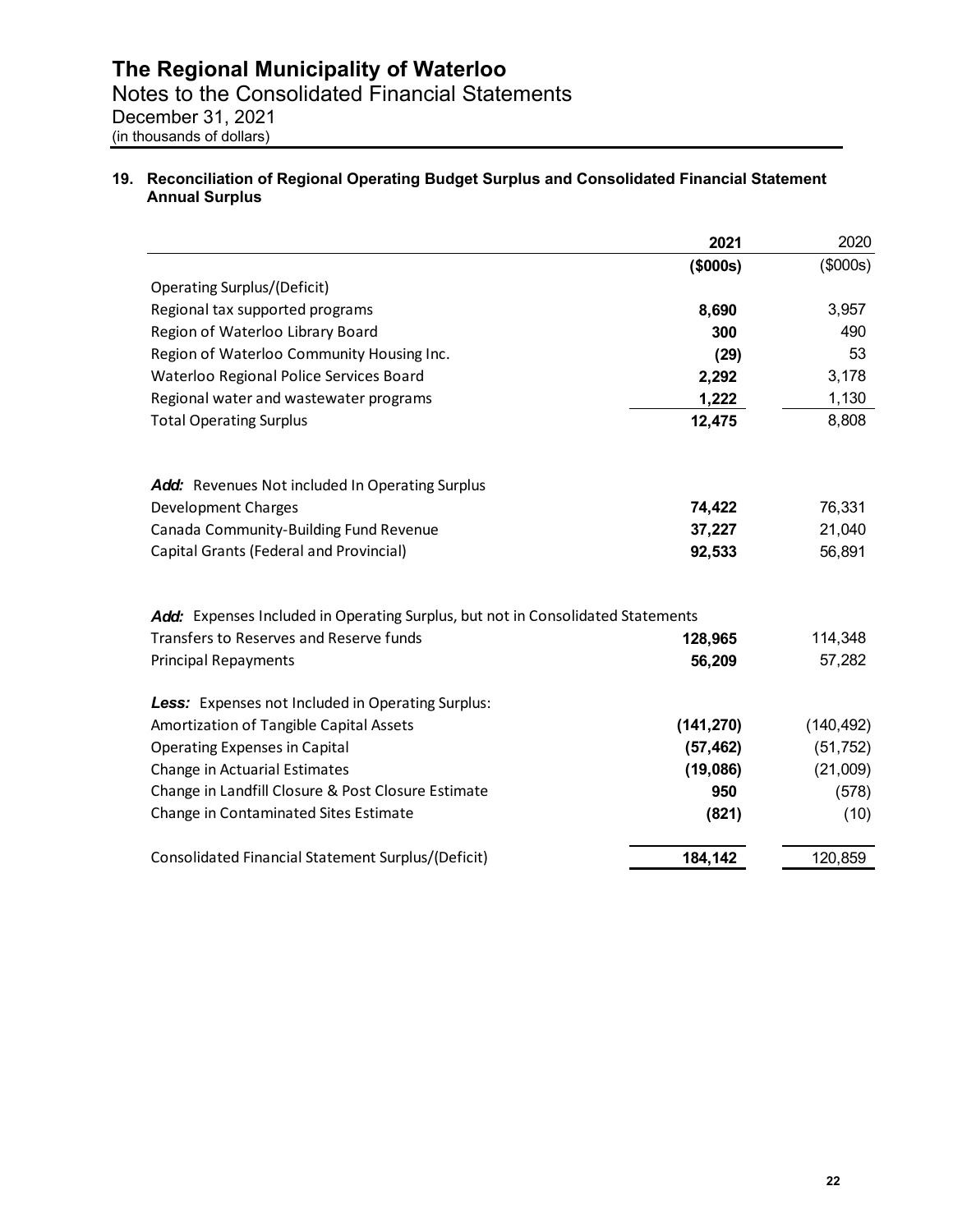#### **20. Impact of COVID-19 pandemic**

 impacts of COVID-19 for 2022. The COVID-19 related funding recorded by the Region is shown as Throughout 2020 and 2021, the Region tracked all COVID-19 financial impacts, including pandemic response expenditure, cost savings due to temporary closure of facilities, and reduced service levels and revenue losses primarily relating to public transit. The impact, inclusive of estimated additional costs and foregone revenue, of COVID-19 in 2021 of \$88,220 (2020-\$34,995) was offset by funding from the provincial and federal government, which included the Safe Restart Agreement, the Social Services Relief Fund, the Reaching Home and Rapid Housing Initiatives, and funding from various provincial ministries including Health, Long Term Care, and Municipal Affairs and Housing. Senior levels of government have shown a continued commitment to provide funding to offset the financial impacts that COVID-19 has had on municipalities. Further funding commitments have been made by the federal and provincial governments and the Region anticipates being able to recover its financial Government Transfers on the Consolidated Statement of Operations and Accumulated Surplus.

#### **21. Segmented disclosure**

General government is comprised of Council, administration and amounts paid to the Municipal Property Assessment Corporation. These areas are responsible for corporate governance and administration, by-laws and administrative policies, acquiring and managing assets, financial management and human resources management.

Police and other protective services are comprised of WRPS, Provincial Offences and the contribution to the Grand River Conservation Authority ("GRCA") for flood control. WRPS maintains the safety and security of all citizens by reducing or eliminating loss of life and property, maintaining law enforcements, and preserving peace and good order. Protection to persons and property also includes flood control from GRCA.

Transportation services include roads, traffic, and Region of Waterloo International Airport. Other transportation services provide planning, development, and maintenance of roads, traffic operations, winter control and street lighting.

Transit services include public transit. Grand River Transit and light rail transit provide local public transportation within the Region.

Environmental services include water supply and distribution, wastewater treatment, and waste diversion and disposal. These services provide clean drinking water to residents, collect and treat wastewater, and collect and properly process waste and recycling items.

Health services include paramedic and public health services. Public health services promote and maintain health programs that optimize the health of residents. Paramedic services deliver timely and effective pre-hospital emergency care, along with medically required inter-hospital transportation.

Social and family services include social assistance, long-term care and child care services. Social assistance services determine, issue, and monitor clients' eligibility for financial, social and employment assistance. Senior services provide secure and supervised health services for seniors who can no longer live at home through long term care facilities and community programs. Child care services provide subsidized child care spaces, wage subsidies and resources for children with special needs.

Housing delivers programs to provide housing for low and moderate income individuals and families.

Planning and Culture includes community planning services, historic sites at Ken Seiling Waterloo Region Museum, Schneider Haus and McDougall Cottage, and library services provided through branches in the four townships.

The basis of identifying segments is based on Ministry of Municipal Affairs and Housing guidelines. The method of allocation for actuarial adjustments and insurance is current year budget or current year actual.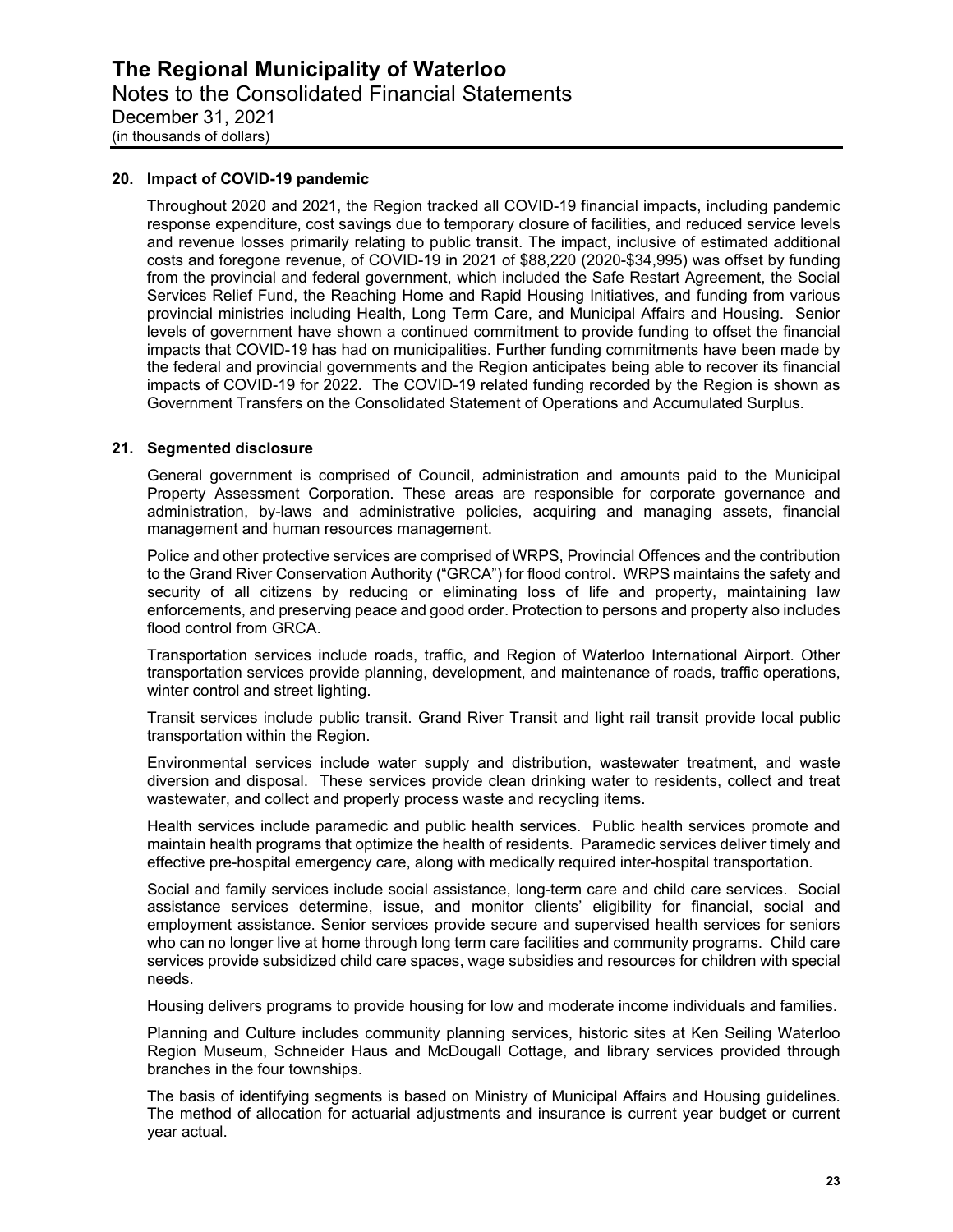Notes to the Consolidated Financial Statements

December 31, 2021

(in thousands of dollars)

### **21. Segmented disclosure (continued)**

|                                      |            |                 |                           |         |               |          |                   |         |          | 2021     |
|--------------------------------------|------------|-----------------|---------------------------|---------|---------------|----------|-------------------|---------|----------|----------|
|                                      |            | Police and      |                           |         |               |          | Social            |         | Planning |          |
|                                      | General    |                 | Protective Transportation |         | Environmental |          | Health and Family |         | and      |          |
| (\$000s)                             | Government | <b>Services</b> | Services                  | Transit | Services      | Services | Services          | Housing | Culture  | Total    |
|                                      |            |                 |                           |         |               |          |                   |         |          |          |
| Revenue                              |            |                 |                           |         |               |          |                   |         |          |          |
| Property taxes                       | 40,091     | 188,683         | 61,294                    | 128,015 | 47,544        | 31,681   | 36,350            | 47,587  | 18,919   | 600,164  |
| Government transfers                 | 6,113      | 10,119          | 36,088                    | 91,981  | 4,398         | 82,443   | 190,152           | 55,178  | 1,563    | 478,035  |
| User fees, fines and service charges | 2,757      | 20,061          | 7,087                     | 24,931  | 153,359       | 308      | 8,218             | 15,278  | 1,752    | 233,751  |
| Development charges earned           | 139        | 823             | 26,065                    | 8,370   | 38,090        | 301      |                   |         | 634      | 74,422   |
| Investment income                    | 3,201      | 335             | 349                       | 502     | 2,056         | 43       | 46                | 833     | 88       | 7,453    |
| Other                                | 62         | 44              |                           | 230     |               |          | 26                | 821     | 23       | 1,206    |
|                                      | 52,363     | 220,065         | 130,883                   | 254,029 | 245,447       | 114,776  | 234,792           | 119,697 | 22,979   | ,395,031 |
| Expense                              |            |                 |                           |         |               |          |                   |         |          |          |
| Salaries and Benefits                | 47,329     | 190,222         | 23,299                    | 75,428  | 25,197        | 82,183   | 70,860            | 5,746   | 9,180    | 529,444  |
| Goods and Services                   | 22,713     | 18,896          | 25,127                    | 55,660  | 96,984        | 19,857   | 37,612            | 41,332  | 4,416    | 322,597  |
| Interest                             | 1,358      | 910             | 1,396                     | 14,096  | 8,022         | 649      | 879               | 87      | 21       | 27,418   |
| Amortization                         | 5,168      | 6,835           | 38,494                    | 36,890  | 43,287        | 3,129    | 2,252             | 3,811   | 1,590    | 141,456  |
| Transfers and Other                  | (20, 631)  | 6,886           | (5, 544)                  | 4,059   | 11,473        | 6,454    | 121,282           | 62,199  | 3,796    | 189,974  |
|                                      | 55,937     | 223,749         | 82,772                    | 186,133 | 184,963       | 112,272  | 232,885           | 113,175 | 19,003   | ,210,889 |
| Net surplus (deficit)                | (3,574)    | (3,684)         | 48,111                    | 67,896  | 60,484        | 2,504    | 1,907             | 6,522   | 3,976    | 184,142  |